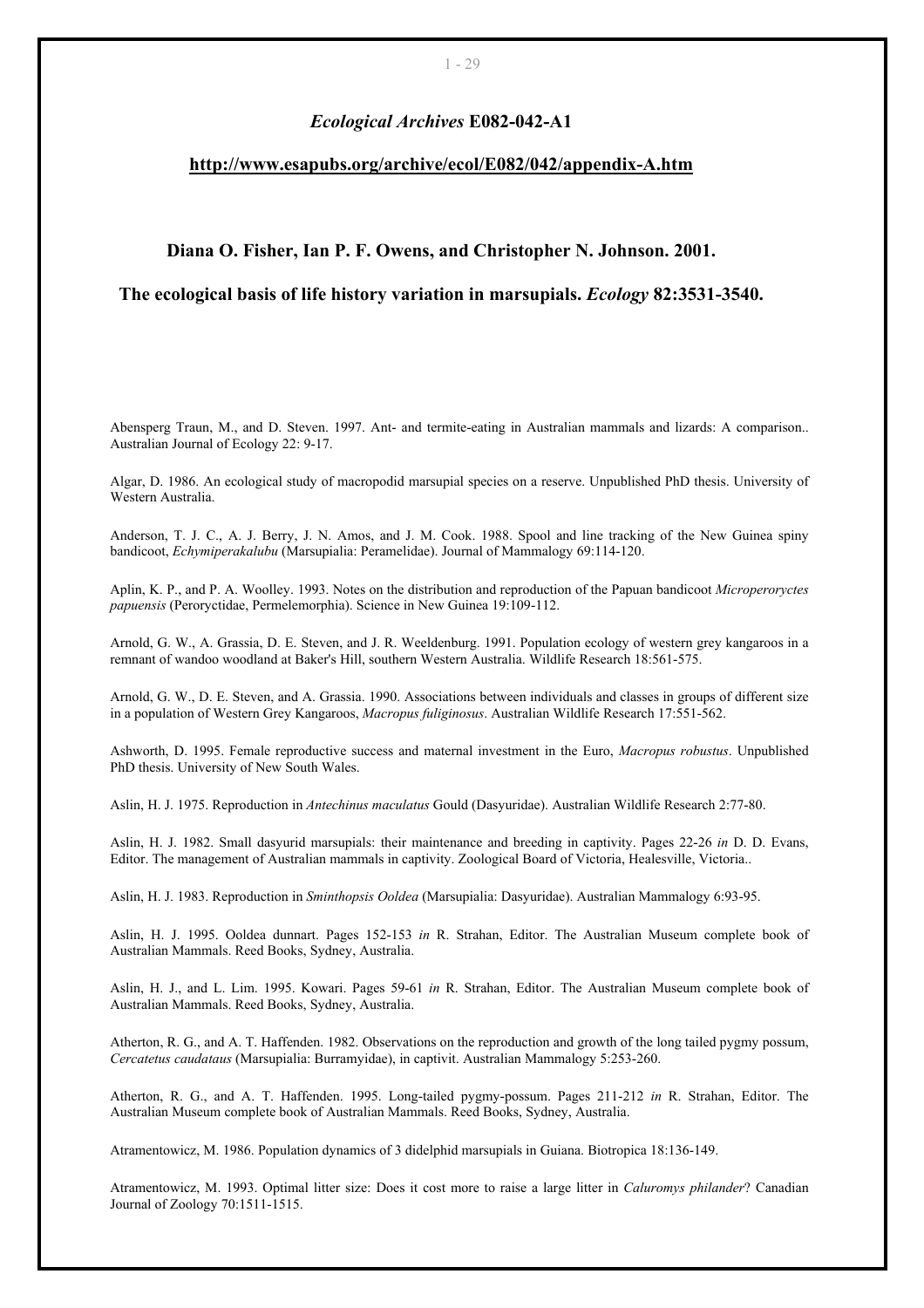Atramentowicz, M. 1995. Growth of pouch young in the bare-tailed woolly opossum, *Caluromys philander*. Journal of Mammalogy 76:1213-1219.

AUSLIG (Australian Surveying and Land Information Group). 1980. Atlas of Australian Resources volume four: climate. Natmap, Canberra, Australia.

Barker, R. D. 1987. The diet of herbivores in the sheep rangelands. Pages 69-83 *in* G. Caughley, N. Shepherd, and J. Short, editors. Kangaroos: their ecology and management in the sheep rangelands of Australia. Cambridge University Press, Cambridge, UK.

Barker, S. C. 1990. Behaviour and social organisation of the Allied rock-wallaby *Petrogale assimilis*, Ramsay, 1877 (Marsupialia: Macropodidae). Australian Wildlife Research 17:301-311.

Barnes, R. D., and S. W. Barthold. 1969. Reproduction and breeding behaviour in an experimental colony of *Marmosa mitis* Bangs (Didelphidae). Journal of Reproduction and Fertility 6:477-482.

Barnes, R. D., and H. G. Wolf. 1971. The husbandry of *Marmosa mitis* as a laboratory animal. International Zoo Yearbook  $11:50-54$ 

Barnett, J. L., R. A. How, and W. F. Humphrey. 1982. Habitat effects on organ weights, longevity and reproduction in the mountain brush-tailed possum *Trichosurus caninus* (Marsupialia). Australian Journal of Zoology 24:189-199.

Bayliss, P. 1987. Kangaroo dynamics. Pages 119-134 *in* G. Caughley, N. Sheperd, and J. Short, editors. Kangaroos: their ecology and management in the sheep rangelands of Australia. Cambridge University Press, Cambridge, UK.

Begg, R. J. 1981*a*. The small mammals of Little Nourlangie Rock, N.T. II. Ecology of *Antechinus bilarni*, the sandstone antechinus (Marsupialia: Dasyuridae). Australian Wildlife Research 8:57-72.

Begg, R. J. 1981*b*. The small mammals of Little Nourlangie Rock, N.T. III. Ecology of *Dasyurus hallucatus*, the northern quoll (Marsupialia: Dasyuridae). Australian Wildlife Research 8:73-85.

Belcher, C. A. 1995. Diet of the tiger quoll (*Dasyurus maculatus*) in East Gippsland, Victoria. Wildlife Research 22:341- 357.

Bell, H. M. 1973. The ecology of three macropod marsupial species in an area of open forest and savannah woodland in north Queensland, Australia. Mammalia 37:527-544.

Bell, J. N., R. L. Close, and P. M. Johnson. 1989. Testicular development in the Allied Rock-wallaby *Petrogale assimilis*. Pages 419-422 *in* G. Grigg, P. Jarman, and I. Hume, editors. Kangaroos, wallabies and rat kangaroos. Surrey Beatty and Sons, Sydney, Australia.

Bennett, A. F. 1987. Conservation of mammals within a fragmented forest environment: the contributions of insular biogeography and autecology. Pages 41-52 *in* D. A. Saunders, G. W. Arnold, A. A. Burbidge, and A. J. M. Hopkins, editors. Nature conservation: the role of remnants of native vegetation. Surrey Beatty and Sons, Sydney, Australia.

Blackhall, S. 1980. Diet of the eastern native-cat *Dasyurus viverrinus* (Shaw) in southern Tasmania. Australian Wildlife Research 80:191-197.

Boer, M. 1998. Observations on reproduction in the common wombat *Vombatus ursinus* in captivity. Pages 129-146 *in* R. T. Wells and P. A. Pridmore, editors. Wombats. Surrey Beatty and Sons, Adelaide, Australia..

Bolton, B. L. 1974. An ecological study of the agile wallaby on the coastal plains of the Northern Territory with a comparison between improved and unimproved areas. Unpublished MSc thesis. University of Queensland.

Booth, R. 1995. Veterinary management of Leadbeaters possum. Pages 55-68 *in* P. O. Myroniuk, editor. Leadbeaters possum international studbook. Zoological board of Victoria, Parkville, Victoria.

Bourke, D. W. 1989. Observations on the behaviour of the Grey Dorcopsis wallaby, *Dorcopsis luctuosa.* (Marsupialia: Macropodidae) in captivity.Pages 633-640 *in* G. Grigg, P. Jarman, and I. Hume, editors. Kangaroos, wallabies and rat kangaroos. Surrey Beatty and Sons, Sydney, Australia.

Bradley, A. J. 1982. The biology of the red-tailed phascogale, *Phascogale calura*. Arid Zone Newsletters 1982:16-18.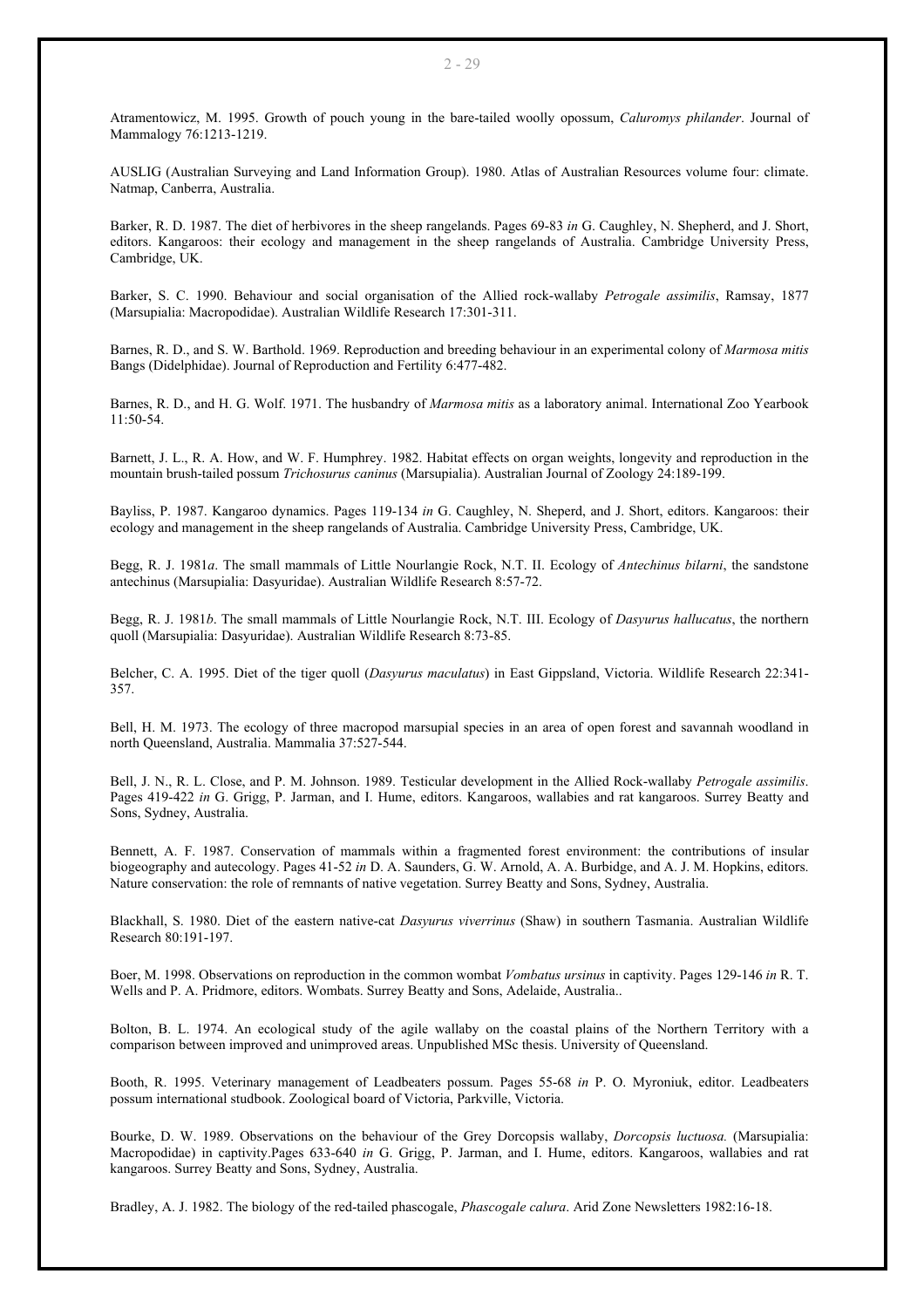Bradley, A. J. 1995. Red-tailed phascogale. Pages 102-103 *in* R. Strahan, editor. The Australian Museum complete book of Australian Mammals. Reed Books, Sydney, Australia.

Bradley, A. J., and E. R. Dempster. 1997. Reproduction and life history in the red-tailed phascogale, *Phascogale calura* (Marsupialia: Dasyuridae): The adaptive-stress senescence hypothesis. Journal of Zoology 241:739-755.

Braithwaite, R. W. 1995*a*. Brown antechinus. Pages 95-97 *in* R. Strahan, editor. The Australian Museum complete book of Australian Mammals. Reed Books, Sydney, Australia.

Braithwaite, R. W. 1995*b*. Southern brown bandicoot. Pages 176-177 *in* R. Strahan, editor. The Australian Museum complete book of Australian Mammals. Reed Books, Sydney, Australia.

Braithwaite, R. W., and R. J. Begg. 1995. Northern quoll. Pages 65-66 *in* R. Strahan, editor. The Australian Museum complete book of Australian Mammals. Reed Books, Sydney, Australia.

Braithwaite, R. W., and A. D. Griffiths. 1994. Demographic variation and range contraction in the northern quoll, *Dasyurus hallucatus* (Marsupialia: Dasyuridae). Wildlife Research 21:203-217.

Broome, L. S. 1995. Mountain pygmy-possum. Pages 208-210 *in* R. Strahan, editor. The Australian Museum complete book of Australian Mammals. Reed Books, Sydney, Australia.

Bryant, S. L. 1988. Maintenance and captive breeding of the eastern quoll *Dasyurus viverrinus*. International Zoo Yearbook 27:119-124.

Bryant, S. L. 1989. Growth, development and breeding pattern of the long-nosed potoroo, *Potorous tridactylus* (Kerr 1792), in Tasmania. Pages 449-456 *in* G. Grigg, P. Jarman, and I. Hume, editors. Kangaroos, Wallabies and Rat Kangaroos. Surrey Beatty and Sons Pty Ltd., Sydney, Australia.

Buchan, A., and D. C. Goldney. 1998. The common wombat *Vombatus ursinus* in a fragemented landscape. Pages 251-261 *in* R. T. Wells and P. A. Pridmore, editors. Wombats. Beatty and Sons, Chipping Norton, Surrey, New South Wales, Australia.

Buchman, O. L. R., and E. R. Guiler. 1977. Behaviour and Ecology of the Tasmanian devil, *Sarcophilus harrisii*. Pages 155- 168 *in* B. Stonehouse and D. Gilmore, editors. The Biology of Marsupials. University Park Press, Baltimore, Maryland, **USA** 

Burbidge, A. A. 1995*a*. Burrowing Bettong. Pages 289-291 *in* R. Strahan, editor. The Australian Museum complete book of Australian Mammals. Reed Books, Sydney, Australia.

Burbidge, A. A. 1995*b*. Scaly-tailed possum. Pages 276-277 *in* R. Strahan, editor. The Australian Museum complete book of Australian Mammals. Reed Books, Sydney, Australia.

Burbidge, A. A., and P. M. Johnson. 1995. Spectacled Hare-wallaby. Pages 312-315 *in* R. Strahan, editor. The Australian Museum complete book of Australian Mammals. Reed Books, Sydney, Australia.

Calaby, J. H. 1995*a*. Antilopine Wallaroo. Pages 324-325 *in* R. Strahan, editor. The Australian Museum complete book of Australian Mammals. Reed Books, Sydney, Australia.

Calaby, J. H. 1995*b* Fawn antechinus. Pages 85-86 *in* R. Strahan, editor. The Australian Museum complete book of Australian Mammals. Reed Books, Sydney, Australia.

Calaby, J. H. 1995*c*. Red-necked wallaby. Pages 350-352 *in* R. Strahan, editor. The Australian Museum complete book of Australian Mammals. Reed Books, Sydney, Australia.

Calaby, J. H., and J. M. Taylor. 1981. Reproduction in two marsupial mice, *Antechinus bellus* and *A. bilarni* (Dasyuridae) of tropical Australia. Journal of Mammalogy 62:329-341.

Carron, P. L. 1985. The ecology of three species of small mammals in subalpine habitats. Unpublished PhD thesis. Australian National University.

Ceballos, G. 1990. Comparative natural history of small mammals from tropical forests in western Mexico. Journal of Mammalogy 71:263-266.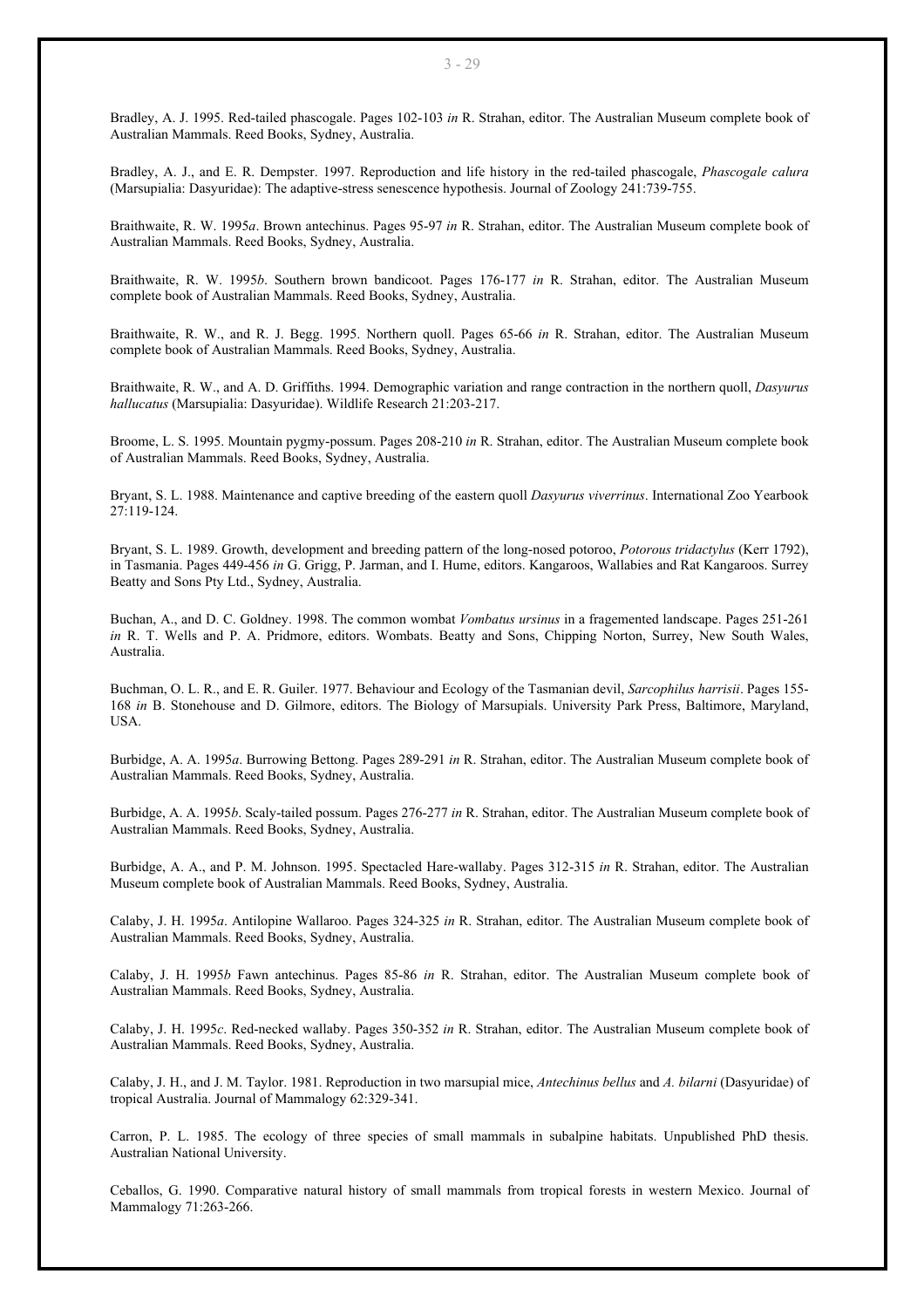Cerqueira, R. 1984. Reproduction de *Didelphis albiventris* dans le nord-est du Brasil (Polyprotodontia, Didelphidae). Mammalia 48:95-104.

Cerqueira, R., and R. Gentile. 1993. A five-year population study of an assemblage of small mammals in southeastern Brazil. Mammalia 57:507-517.

Charles-Dominique, P. 1983. Ecology and social adaptations in Didelphid marsupials: a comparison with eutherian mammals of similar ecology. Pages 395-422 *in* J. F. Eisenberg and D. G. Kleiman, editors. Advances in the study of mammalian behaviour. Special Publications of the American Society of Mammalogists.

Chen, X., C. R. Dickman, and M. B. Thompson. 1998. Diet of the mulgara, *Dasycercus cristicauda*, (Marsupialia: Dasyuridae), in the Simpson Desert, central Australia. Wildlife Research 25:233-242.

Christensen, P. E. S. 1980. The biology of *Bettongia penicillata* (Gray 1837), and *Macropus eugenii* (Desmarest 1817) in relation to fire. Western Australian Forest Department Bulletin 91.

Christensen, P. E. S. 1995*a*. Brush-tailed Bettong. Pages 292-293 *in* R. Strahan, editor. The Australian Museum complete book of Australian Mammals. Reed Books, Sydney, Australia.

Christensen, P. E. S. 1995*b*. Western Brush Wallaby. Pages 341-342 *in* R. Strahan, editor. The Australian Museum complete book of Australian Mammals. Reed Books, Sydney, Australia.

Christensen, P. E. S., K. Maisey, and D. H. Perry. 1984. Radiotracking the numbat, *Myrmecobius fasciatus*, in the Perup forest of Western Australia. Australian Wildlife Research 11:275-288.

Clancy, T. J., and D. B. Croft. 1991. Differences in habitat use and grouping behaviour between macropods and eutherian herbivores. Journal of Mammalogy 72:441-449.

Clancy, T. F., and D. B. Croft. 1992. Population dynamics of common wallaroo, (*Macropus robustus erubescens*) in arid New South Wales. Wildlife Research 19:1-16.

Claridge, A. W. 1993. Fungal diet of the long-nosed bandicoot (*Perameles nasuta*) in South-eastern Australia. Victorian Naturalist 110:86-91.

Clark, M. J. 1967. Pregnancy in the lactating pigmy possum, *Cercartetus concinnus*. Australian Journal of Zoology 15:673- 683.

Clarke, J. L., M. E. Jones, and P. J. Jarman. 1995. Diurnal and nocturnal grouping and foraging behaviours of free-ranging eastern grey kangaroos. Australian Journal of Zoology 43:519-529.

Close, R .L., and J. N. Bell. 1990. Age estimation of pouch young of the Allied Rock-Wallaby (*Petrogale assimilis*) in captivity. Wildlife Research 17:359-367.

Cockburn, A. 1992. The duration of lactation in *Antechinus stuartii* (Marsupialaia: Dasyuridae). Australian Journal of Zoology 40:195-204.

Cockburn, A., and K. A. Lazenby-Cohen. 1992. Use of nest trees by *Antechinus stuartii*, a semelparous lekking marsupial. Journal of Zoology London 226:657-680.

Cockburn, A., I. Mansergh, L. Broome, and S. Ward. 1990. Molecular clocks and generation time in Burramyid marsupials. Molecular Biology and Evolution 7:283-285.

Collins, L. R. 1973. Monotremes and marsupials: a reference for zoological institutions. Smithsonian Institute Press< Washington, D.C., USA.

Comport, S. S., S. J. Ward, and W. J. Foley. 1996. Home ranges, time budgets and food-tree use in a high-density tropical population of greater gliders, *Petaurus volans minor* (Pseudocheiridae: marsupialia). Wildlife Research 23:401-419.

Conway, K. 1988. Captive management and breeding of the tiger quoll *Dasyurus maculatus*. International Zoo Yearbook 27:108-119.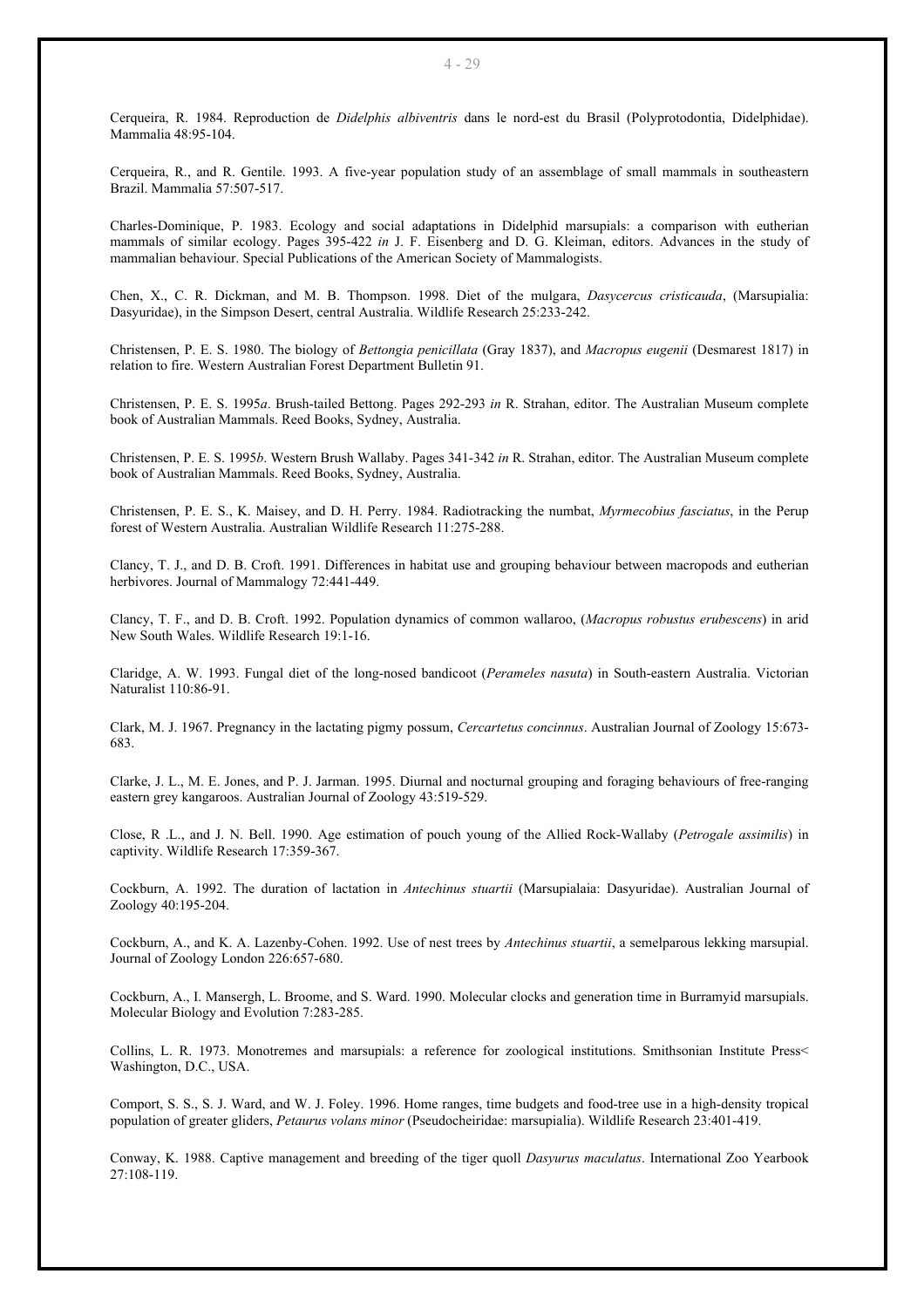Cooke, B. N. 1979. Field observations of the behaviour of the macropod marsupial, *Thylogale stigmatica*. Unpublished MSc thesis. University of Queensland.

Copley, P. B., and A. C. Robertson. 1983. Studies on the yellow-footed rock wallaby, *Petrogale xanthopus* Gray (Marsupialia: Macropodidae) II. Diet. Australian Wildlife Research 10:63-76.

Cordero, R. G. A., and B. R. A. Nicolas. 1987. Feeding habits of the opossum (*Didelphis marsupialis*) in northern Venezuela. Fieldiana Zoology 125-132.

Cothran, E. G., M. J. Aivaliotis, and J. L. Vandeberg. 1985. The effects of diet on growth and reproduction in gray shorttailed opossums (*Monodelphis domestica*). Journal of Experimental Zoology 236:103-114.

Coulson, G. 1990. Habitat separation in the grey kangaroos, *Macropus giganteus* Shaw and *M. Fuliginosus* (Desmarest) (Marsupialia: Macropodidae, in Grampians National Park, Western Victoria. Australian Mammalogy 13:33-40.

Coulson, G. 1993. Use of heterogeneous habitat by the western grey kangaroo, *Macropus fuliginosus*. Wildlife Research 20:137-149.

Craig, S. A. 1986. A record of twins in the yellow-bellied glider (*Petaurus australis* Shaw) (Marsupialia: Petauridae) with notes on the litter size and reproductive strategy of the species. Victorian Naturalist 103:72-75.

Croft, D. B. 1981. Social behaviour of the Euro, *Macropus robustus* (Gould), in the Australian Arid zone. Australian Wildlife Research 8:13-49.

Croft, D. B. 1982. Some observations on the behaviour of the Antilopine wallaroo, *Macropus antilopinus* (Marsupialia: Macropodidae). Australian Mammalogy 5:5-13.

Croft, D. B. 1987. Socio-ecology of the antilopine wallaroo, *Macropus antilopinus* in the Northern Territory, with observations on sympatric *Macropus robustus woodwardii* and *Macropus agilis*. Australian Wildlife Research 14:243-255.

Crossman, D. G., C. N. Johnson, and A. B. Horsup. 1994. Trends in the population of the northern hairy-nosed wombat, *Lasiorhinus kreffti* in Epping Forest National Park, Central Queensland. Pacific Conservation Biology 1:141-149.

Cuttle, P. 1982. Life history of the dasyurid marsupial *Phascogale tapoatafa*. Pages 13-22 *in* M. Archer, editor. Carnivorous Marsupials. Royal Zoological Society of New South Wales, Mosman, Sydney, NSW, Australia.

Dabek, L. 1994. Reproductive biology and behaviour of captive female Matschie's tree kangaroos, *Dendrolagus matschiei*. Unpublished PhD thesis,. University of Washington.

D'Andrea, P. S., R. Cerqueira, and E. D. Hingst. 1994. Age estimation of the gray four eyed opossum, *Philander opossum* (Marsupialia, Didelphidae). Mammalia 58:283-291.

Davis, W. G. 1979. Some observations on the ontogeny of social behaviour in the rock-wallaby (*Petrogale inornata*). Australian Mammal Society Bulletin 3:43.

Dawson, T. J. 1989. Diets of macropodid marsupials: general patterns and environmental influences. Pages 129-142 *in* G Grigg, P. Jarman, and I. Hume, editors. Kangaroos, wallabies and rat kangaroos. Surrey Beatty and Sons, Sydney, Australia.

De Bergallo, H., and R. Cerqueira. 1994. Reproduction and growth of the opossum *Monodelphis domestica* (Mammalia: Didelphidae) in northeastern Brazil. Journal of Zoology London 232:551-563.

Delaney, R. 1997. Reproductive ecology of the allied rock wallaby, *Petrogale assimilis*. Australian Mammalogy19:209-218.

Delaney, R., and H. Marsh. 1995. Estimating the age of wild rock wallabies by dental radiography: a basis for quantifying the age structure of a discrete colony of Petrogale assimilis. Wildlife Research 22:547-559.

Delroy, L. B., J. Earl, I. Radbone, A. C. Robinson, and M. Hewett. 1986. The Breeding and re-establishment of the Brushtailed Bettong, *Bettongia penicillata*, in South Australia. Australian Wildlife Research 13:387-396.

Dennis, A. J. 1997. Musky rat kangaroos, *Hypsiprymnodon moschatus*: cursorial frugivores in Australia's wet tropical rainforests.. Unpublished PhD thesis. James Cook University, Townsville, Australia.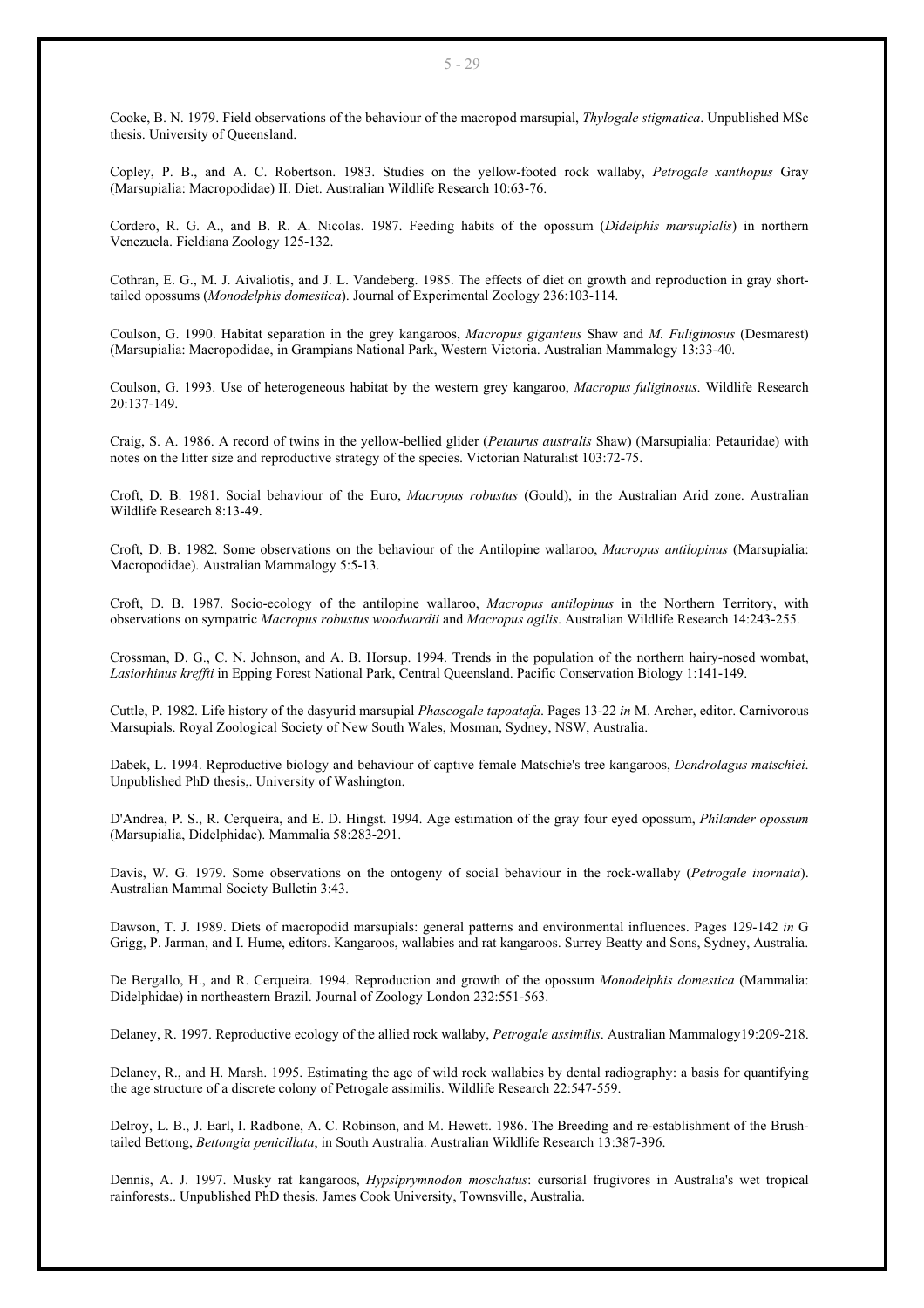Dennis, A. J., and P. M. Johnson. 1995*a*. Musky Rat Kangaroo. Pages 282-284 *in* R. Strahan, editor. The Australian Museum complete book of Australian Mammals. Reed Books, Sydney, Australia.

Dennis, A. J., and P. M. Johnson. 1995*b*. Rufous bettong. Pages 285-287 *in* R. Strahan, editor. The Australian Museum complete book of Australian Mammals. Reed Books, Sydney, Australia.

Dennis, A. J., and H. Marsh. 1997. Seasonal reproduction in musky rat-kangaroos, *Hypsiprimnodon moschatus*: a response to changes in resource availability. Wildlife Research 24:561-578.

Dickman, C. R. 1980. Ecological studies of *Antechinus stuartii*. and *A. flavipes*. Australian Zoologist 20:433-446.

Dickman, C. R. 1986. An experimental study of competition between two species of dasyurid marsupials. Ecological Monographs 56:221-241.

Dickman, C. R. 1995*a*. Agile antechinus. Pages 100-101 *in* R. Strahan, editor. The Australian Museum complete book of Australian Mammals. Reed Books, Sydney, Australia.

Dickman, C. R. 1995*b*. Dusky antechinus. Pages 98-99 *in* R. Strahan, editor. The Australian Museum complete book of Australian Mammals. Reed Books, Sydney, Australia.

Dickman, C. R., and R. W. Braithwaite. 1992. Postmating mortality of males in the dasyurid marsupials, *Dasyurus* and *Parantechinus*. Journal Of Mammalogy 73:143-147.

Drake, B. 1971. Breeding New Guinean ground possum (*Phalanger* sp.) at the Australian Reptile Park Noctarium. Bulletin of Zoo Management 3:23-24.

Drake, B. 1973. Captive breeding of New Guinea cuscus (*Phalanger maculatus*) at the Australian Reptile Park. Bulletin of Zoo Management 4:158-159.

Dressen, W. 1993. On the behaviour and social organisation of Agile wallabies, *Macropus agilis* (Gould 1842) in two habitats of northern Australia. Zeitschrifte fur Saugetierkunde 58:201-211.

Driessen, M. M., and G. J. Hocking. 1996. Age estimation of the Tasmanian pademelon, *Thylogale billardierii*, by molar eruption. Australian Mammalogy 20:107-110.

Dufty, A. C. 1991. Some population characteristics of Perameles gunnii in Victoria. Wildlife Research 18:355-366.

Dufty, A. C. 1994. Population demography of the eastern barred bandicoot (Perameles gunnii) at Hamilton, Victoria. Wildlife Research, 21, 445-457.

Dufty, A. C. 1995. The growth and development of the Eastern barred bandicoot *Perameles gunnii* in Victoria. Victorian Naturalist 112;79-85.

Dunlop, J. N. 1995. Pilbara ningaui. Pages 118-119 *in* R. Strahan, editor. The Australian Museum complete book of Australian Mammals. Reed Books, Sydney, Australia.

Dunlop, J. N., and M. Saule. 1982. The habitat and life history of the Pilbara Ningaui, *Ningaui timealeyi*. Records of the Western Australian Museum 10:47-52.

Dunnet, G. M. 1962. A population study of the quokka, *Setonix brachyurus* (Quoy and Gaimard) (Marsupialia) II. Habitat, movements, breeding and growth. CSIRO Wildlife Research 7:13-32.

Dwyer, P. D. 1977. Notes on *Antechinus* and *Cercartetus* (Marsupialia) in the New Guinea Highlands. Proceedings of the Royal Society of Queensland 88:69-73.

Ealey, E. H. M. 1967. Ecology of the euro, *Macropus robustus* (Gould) in north-western Australia. CSIRO Wildlife Research 12:9-80.

Edgar, R., and C. Belcher. 1995. Spotted-tailed quoll. Pages 67-69 *in* R. Strahan, editor. The Australian Museum complete book of Australian Mammals. Reed Books, Sydney, Australia.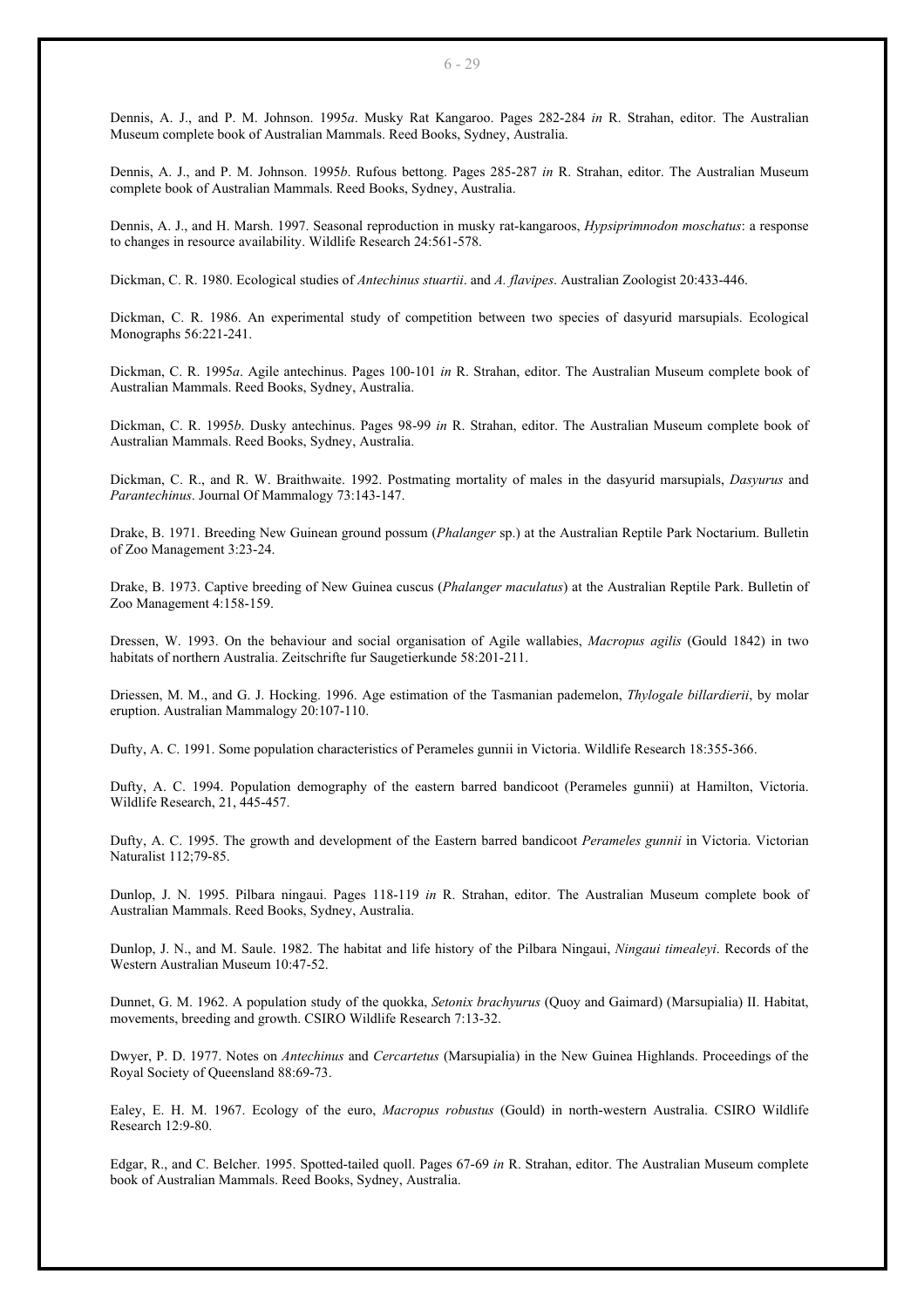Edmunds, R. M., and J. W. Goertz. 1978. Age ratios, weights and reproduction of the Virginia opossum in north Louisiana. Journal of Mammalogy 59:884-885.

Edwards, G., and G. Ealey. 1975. Aspects of the ecology of the swamp wallaby, *Wallabia bicolor* (Macropodidae: Marsupialia). Australian Mammalogy 1:307-317.

Eisenberg, J. F. 1988. Reproduction in polyprotodont marsupials and similar-sized eutherians with a speculation concerning the evolution of litter size in mammals. Pages 291-310 *in* M. S. Boyce, editor. Evolution of life histories: papers presented at the fourth International Theriological Congress in Edmonton, Alberta, 1985. Yale University.

Eisenberg, J. F., and D. E. Wilson. 1981. Relative brain size and demographic strategies in didelphid marsupials. American Naturalist 118:1-15.

Eldridge, M. D. B., and R. L. Close. 1995*a*. Allied Rock-wallaby. Pages 365-366 *in* R. Strahan, editor. The Australian Museum complete book of Australian Mammals. Reed Books, Sydney, Australia.

Eldridge, M. D. B., and R. L. Close. 1995*b*. Black-footed Rock-wallaby. Pages 377-381 *in* R. Strahan, editor. The Australian Museum complete book of Australian Mammals. Reed Books, Sydney, Australia.

Eldridge, M. D. B., and R. L. Close. 1995*c*. Brush-tailed Rock-wallaby. Pages 383-385 *in* R. Strahan, editor. The Australian Museum complete book of Australian Mammals. Reed Books, Sydney, Australia.

Eldridge, M. D. B., and R. L. Close. 1995*d*. Unadorned Rock-wallaby. Pages 376-377 *in* R. Strahan, editor. The Australian Museum complete book of Australian Mammals. Reed Books, Sydney, Australia.

Ellis, B. A., E. M. Russel, T. J. Dawson, and C. J. F. Harrop. 1977. Seasonal changes in diet preferences of free-ranging kangaroos, euros and sheep in western New South Wales. Australian Wildlife Research 4:127-144.

Ellis, B. E., P. J. Tierney, and T. J. Dawson. 1992. The diet of the Bridled Nailtail Wallaby (*Onychogalea fraenata*) I. Site and Seasonal influences and dietary overlap with the Black-striped Wallaby (*Macropus dorsalis*) and domestic cattle. Wildlife Research 19:65-78.

Ellis, M., and B. Jones. 1992. Observations of captive and wild western ringtail possums, *Pseudocheirus occidentalis*. Western Australian Naturalist 19:1-10.

Emmons, L. H., and F. Freer. 1997. Neotropical rainforest mammals: a field guide. Chicago: University of Chicago Press, Chicago, Illinois, USA.

Evans, M. 1992. The Bridled Nailtail Wallaby: ecology and management. Unpublished MSc thesis. University of New England.

Evans, M. 1996. Home ranges and movement schedules of sympatric bridled nailtail and black-striped wallabies. Wildlife Research 23:547-556.

Evans, M., and G. Gordon, G. 1995. Bridled Nailtail Wallaby. Pages 356-358 *in* R. Strahan, editor. The Australian Museum Complete Book of Australian Mammals. Angus and Robertson, Sydney, Australia.

Evans, M. C., and P. J. Jarman. 1999. Diets and feeding selectivities of bridled nailtail wallabies and black-striped wallabies. Wildlife Research 26:1-19.

Ewer, R. F. 1968. A preliminary survey of the behaviour in captivity of the dasyurid marsupial, *Sminthopsis crassicaudata* (Gould). Zeitschrifte fur Tierpsychologie 25:319-365.

Fairfax, R. A. 1982. Notes on the Scaly-tailed possum *Wyulda squamicaudata* in captivity. Pages 73-74 *in* D. D. Evans, editor. The management of Australian mammals in captivity. Zoological Board of Victoria. Healesville, Victoria.

Fanning, F. D. 1982. Reproduction, growth and development in *Ningaui* sp. (Dasyuridae, Marsupialia) from the Northern Territory. Pages 23-27 *in* M. Archer, editor. Carnivorous Marsupials. Royal Zoological Society of New South Wales, Mosman, Sydney, New South Wales, Australia.

Fisher, D. O. 1999. Offspring sex-ratio variation in the bridled nailtail wallaby, *Onychogalea fraenata*. Behavioural Ecology and Sociobiology 45:411-419.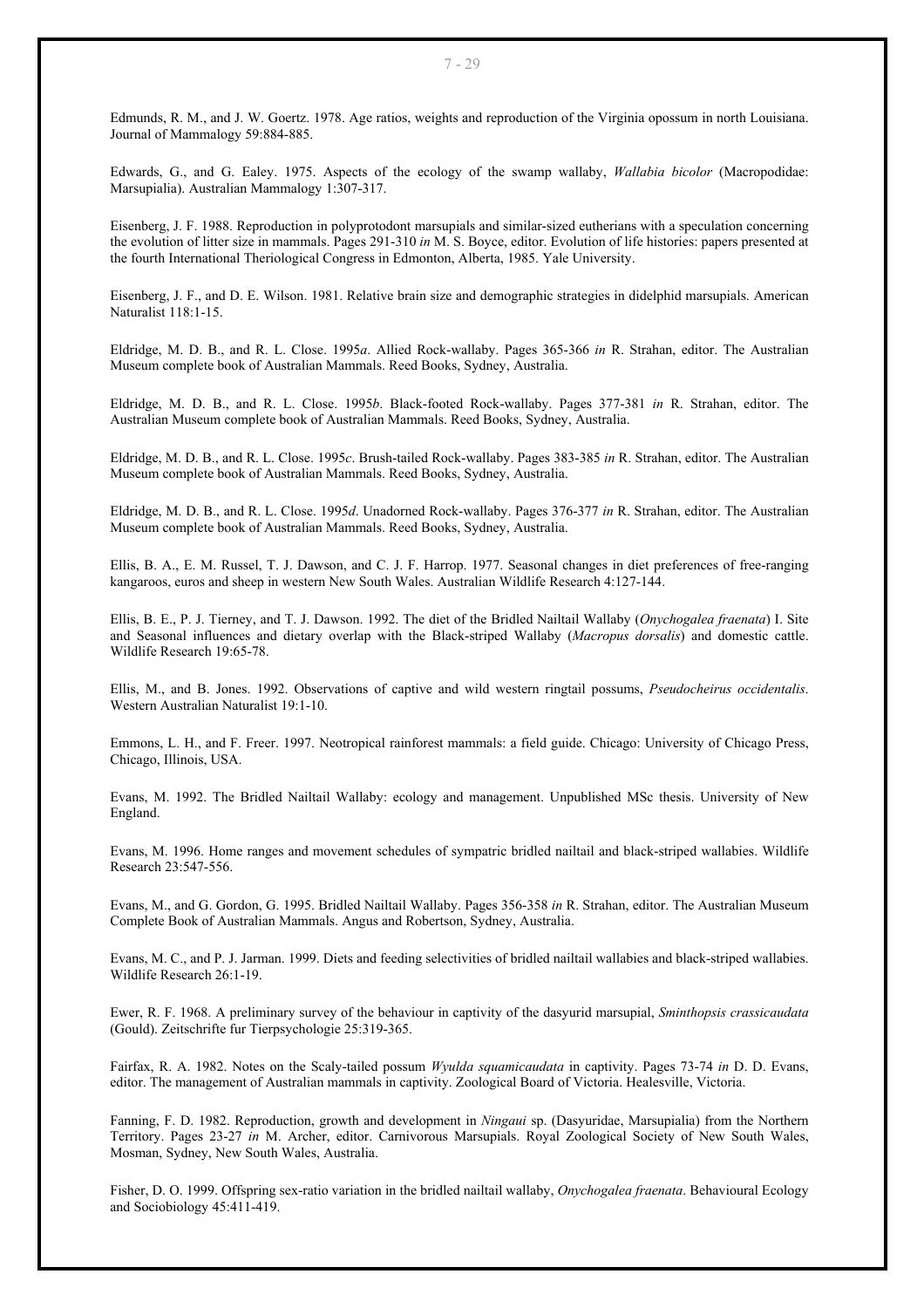Fisher, D. O., and M. C. Lara. 1999. Effects of body size and home range area on access to mates and paternity in male bridled nailtail wallabies. Animal Behaviour 58:121-130.

Fisher, D. O., S. D. Hoyle, and S. P. Blomberg. 2000. Population dynamics and survival of an endangered wallaby: a comparison of four methods. Ecological **Applications 10, In press**

Flannery, T. F. 1990. Mammals of New Guinea. Robert Brown and Associates, Brisbane, Australia.

Flannery, T. F., R. Martin, A. Szaly, and P. Baer. 1996. Tree Kangaroos; a curious natural history. Reed Books, Sydney, Australia.

Fleming, M. R., and H. Frey. 1984. Aspects of the natural history of feathertail gliders (Acrobates pygmaeus) in Victoria. Pages 403-408 *in* A. Smith and I. D. Hume, editors. Possums and Gliders. Australian Mammal Society, Sydney, Australia.

Fleming, T. H. 1972. Aspects of the population dynamics of three species of opossums in the Panama Canal Zone. Journal of Mammalogy 53:619-623.

Fleming, T. H. 1973. The reproductive cycles of three species of opossums and other mammals in the Panama Canal Zone. Journal of Mammalogy 54:439-455.

Fox, B. J., and D. Whitford. 1982. Polyoestry in a predictable coastal environment: reproduction, growth and development in Sminthopsis murina. (Dasyuridae, Marsupialia). Pages 39-48 *in* M. Archer, editor. Carnivorous Marsupials. Royal Zoological Society of New South Wales. Mosman, Sydney, New South Wales, Australia.

Fox, B. J. 1995. Common dunnart. Pages 150-151 *in* R. Strahan, editor. The Australian Museum complete book of Australian Mammals. Reed Books, Sydney, Australia.

Frederick, H., and C. N. Johnson. 1996. Social organisation in the Rufous Bettong, *Aepyprymnus rufescens*. Australian Journal of Zoology 44:9-17.

Friend, G. R. 1985. Ecological studies of a population of *Antechinus bellus* (Marsupialia: Dasyuridae) in tropical Northern Australia. Australian Wildlife Research 12:151-162.

Friend, G. R., and D. J. Pearson. 1995. Little long-tailed dunnart. Pages 132-133 *in* R. Strahan, editor. The Australian Museum complete book of Australian Mammals. Reed Books, Sydney, Australia.

Friend, G. R., B. W. Johnson, D. S. Mitchell, and G. T. Smith. 1997. Breeding, population dynamics and habitat relationships of *Sminthopsis dolichura* (Marsupalia: Dasyuridae) in semi-arid shrublands of Western Australia. Wildlife Research 24:245-262.

Friend, J. A. 1995. Numbat. Pages 160-162 *in* R. Strahan, editor. The Australian Museum complete book of Australian Mammals. Reed Books, Sydney, Australia.

Friend, J. A., and A. A.Burbidge. 1995. Western barred bandicoot. Pages 178-180 *in* R. Strahan, editor. The Australian Museum complete book of Australian Mammals. Reed Books, Sydney, Australia.

Frigo, L., and P. A. Woolley. 1997. Growth and development of pouch young of the stripe-faced dunnart, *Sminthopsis macroura* (Marsupialia: Dasyuridae) in captivity. Australian Journal of Zoology 45:157-170.

Ganslosser, U., and K. Meissner. 1984. Behavioural signs of oestrus in *Dasyuroides byrnei.* Australian Mammalogy 8:69- 78.

Garavanta, C. A. M. 1997. A mark-recapture study of the social organisation of the honey possum *Tarsipes rostratus* in the Fitzgerald River National Park, Western Australia. Unpublished PhD thesis. Murdoch University.

Gaughwin, M. D. 1982. Southern hairy-nosed wombat *Lasiorhinus latifrons*: its maintenance, behaviour and reproduction in captivity. Pages 22-26 *in* D. D. Evans, editor. The management of Australian mammals in captivity. Zoological Board of Victoria, Healesville, Victoria.

Gemmell, R. T. 1986. Sexual maturity in the female bandicoot *Isoodon macrourus* in captivity. Australian Journal Of Zoology 34:199-204.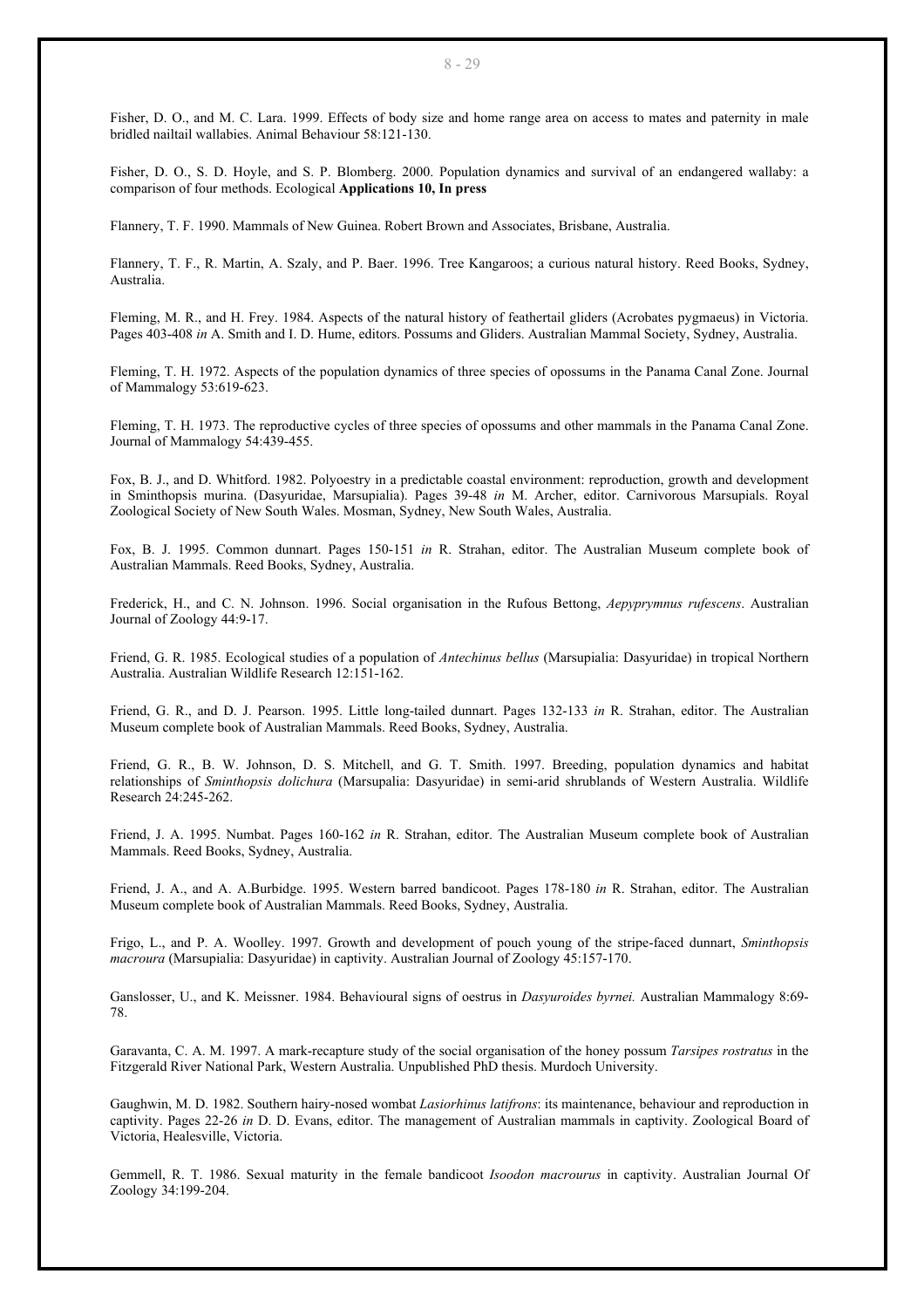Gemmell, R. T. 1990. Longevity and reproductive capability of *Isoodon macrourus.* in captivity. Pages 213-217 *in* J. H. Seebeck, P. R. Brown, R. L. Wallis, and C. M. Kemper, editors. Bandicoots and bilbies. Surrey Beatty and Sons, Sydney, Australia.

Gemmell, R. T. 1995. Breeding biology of brushtail possums *Trichosurus vulpecula* (Marsupialia, Phalangeridae) in captivity. Australian Mammalogy 18:1-7.

Gemmell, R. T., M. T. Walker, G. Johnston, and G. Cepon. 1984. The number of young present in sequential litters of the marsupial bandicoot, *Isoodon macrourus*, in captivity. Australian Journal of Zoology 32:623-630.

Gentile, R., P. S. D'Andrea, and R. Cerqueira. 1995. Age structure of two marsupial species in a Brazilian restinga. Journal of Tropical Ecology 11:679-682.

George, G. G. 1982. Tree-kangaroos *Dendrolagus* spp.: their management in captivity. Pages 102-107 *in* D. D. Evans, editor. The management of Australian mammals in captivity. Zoological Board of Victoria, Healesville, Victoria, Australia.

Gibson, D. F., and J. R. Cole. 1992. Aspects of the ecology of the mulgara, *Dasycercus cristicauda* (Marsupialia: Dasyuridae) in the Northern territory. Australian Mammalogy 15:105-112.

Godfrey, G. K. 1969. Reproduction in a laboratory colony of the marsupial mouse *Sminthopsis larapinta* (Marsupialia: Dasyuridae). Australian Journal of Zoology 17:637-654.

Godfrey, G. K. 1975. A study of oestrus and fecundity in a laboratory colony of mouse opossums (*Marmosa robinsoni*). Journal of Zoology London 175:541-555.

Godfrey, G. K., and P. Crowcroft. 1971. Breeding in the fat-tailed marsupial mouse *Sminthopsis crassicaudata* in captivity. International Zoo Yearbook 11:33-38.

Godsell, J. 1982. The population ecology of the eastern quoll *Dasyurus viverrinus*. Pages 199-207 *in* M. Archer, editor. Carnivorous Marsupials. Royal Zoological Society of New South Wales, Mosman, Sydney, New South Wales, Australia.

Godsell, J. 1995. Eastern quoll. Pages 70-71 *in* R. Strahan, editor. The Australian Museum complete book of Australian Mammals. Reed Books, Sydney, Australia.

Goldingay, R. L. 1986. Feeding behavior of the yellow-bellied glider *Petaurus australis* (Marsupialia: Petauridae), at Bombala, New South Wales (Australia). Australian Mammalogy 9:17-26.

Goldingay, R. L. 1989. Time budget and related aspects of the foraging behavior of the yellow-bellied glider, *Petaurus australis.* Australian Wildlife Research 16:105-112.

Goldingay, R. L. 1992. Socioecology of the yellow-bellied glider (*Petaurus australis*) in a coastal forest. Australian Journal of Zoology 40:267-278.

Goldingay, R. L., and R. P. Kavanagh. 1990. Socioecology of the yellow-bellied glider, *Petaurus australis*, at Waratah Creek, New South Wales (Australia). Australian Journal Of Zoology 38:327-342.

Gordon, G. 1971. A study of island populations of the short nosed bandicoot *Isoodon macrourus* Gould. Unpublished PhD thesis, University of New South Wales, New South Wales, Australia.

Gordon, G. 1974. Movements and activity of the short-nosed bandicoot *Isoodon macrourus* Gould (Marsupialia). Mammalia 38:405-431.

Gordon, G. 1995. Northern brown bandicoot. Pages 174-175 *in* R. Strahan, editor. The Australian Museum complete book of Australian Mammals. Reed Books, Sydney, Australia.

Green, R. H. 1995. Little pygmy-possum. Pages 215-216 *in* R. Strahan, editor. The Australian Museum complete book of Australian Mammals. Reed Books, Sydney, Australia.

Green, B., J. Merchant, and K. Newgrain. 1988. Milk consumption and energetics of growth in pouch young of the Tammar wallaby, *Macropus eugenii*. Australian Journal of Zoology 36:217-227.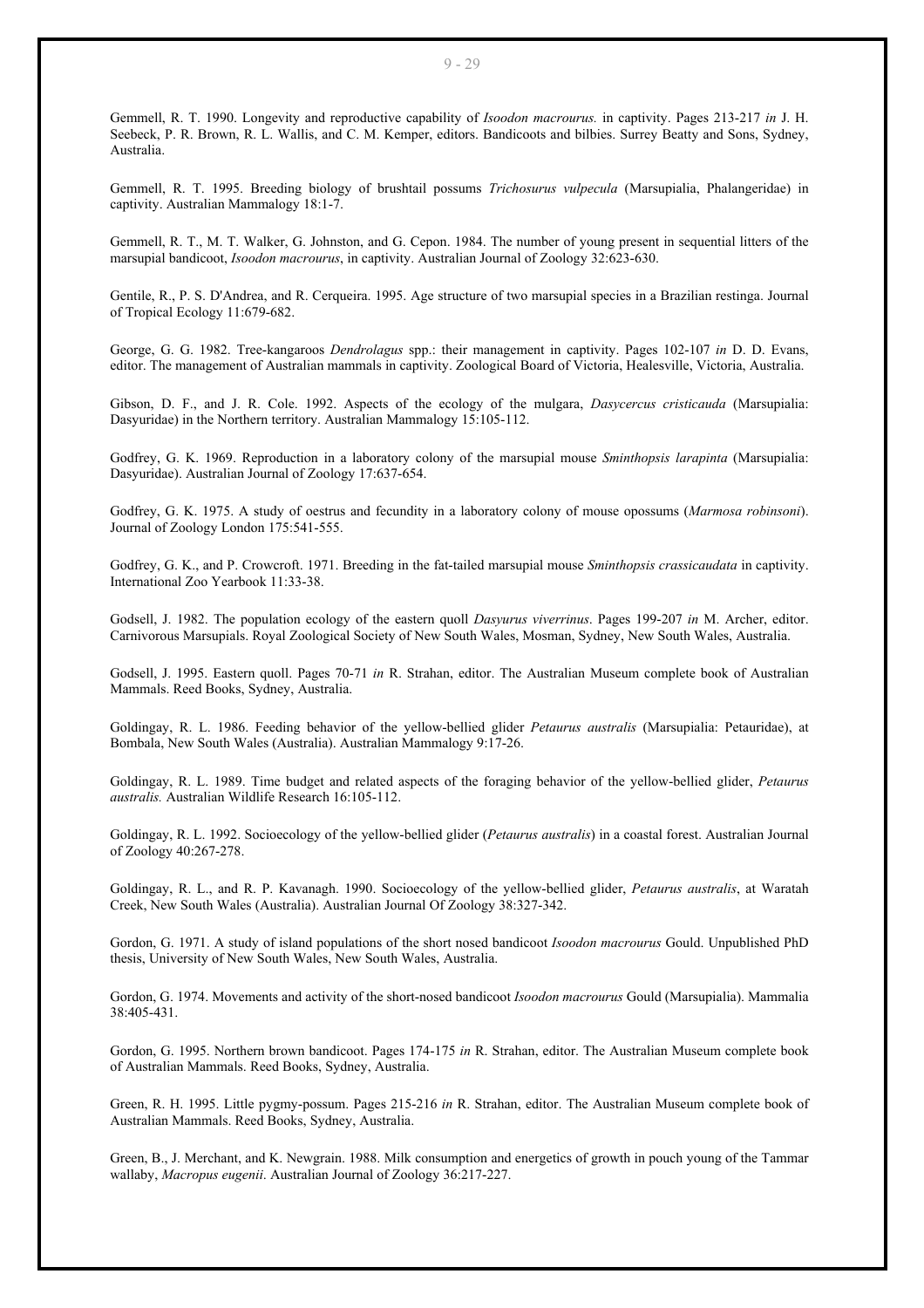Green, B., J. Merchant, and K. Newgrain. 1997. Lactational energetics of a marsupial carnivore, the eastern quoll *Dasyurus viverrinus.* Australian Journal of Zoology 45:295-306.

Green, K., and A. T. Mitchell. 1997. Breeding of the long-footed potoroo, *Potorous longipes* (Marsupialia: Potoroidae), in the wild: behaviour, births and juvenile independence. Australian Mammalogy 20:1-7.

Green, K., A. T. Mitchell, and P. Tennant. 1998. Home range and microhabitat use by the long-footed potoroo, *Potorous longipes*. Wildlife Research 25:357-372.

Green, R. H., and T. J. Scarborough. 1990. The spotted-tailed quoll *Dasyurus maculatus* (Dasyuridae, Marsupialia) in Tasmania. Tasmanian Naturalist 100:1-15.

Guiler, E. R., and D. A. Kitchener. 1967. Further observations on longevity in the wild potoroo *Potorous tridactylus*. Australian Journal of Science 30:105-106.

Guiler, E. R. 1970. Observations on the Tasmanian devil, *Sarcophilus harrissii* (Marsupialia: Dasyuridae) II. Reproduction, breeding and growth of pouch young. Australian Journal of Zoology 18:63-70.

Guiler, E. R. 1971*a*. Food of the potoroo (Marsupialia: Macropodidae). Journal of Mammalogy 52:232-234.

Guiler, E. R. 1971*b*. The Tasmanian devil in captivity. International Zoo Yearbook 11:32-33.

Haffenden, A. 1984. Breeding, growth and development in the herbert river ringtail possum *Pseudocheirus herbertensis* (Marsupialia: Petauridae). Pages 277-281 *in* A. Smith and I. D. Hume, editors. Possums and Gliders. Australian Mammal Society, Sydney, Australia.

Hall, L. S. 1983. Observations on body weights and breeding of the northern brown bandicoot, *Isoodon macrourus*, trapped in south-east Queensland. Australian Wildlife Research 10:467-476.

Hall, L. S. 1990. Growth and a description of the development of external features of pouch young of captive *Isoodon macrourus*. Pages 123-133 *in* J. H. Seebeck, P. R. Brown, R. L. Wallis, and C. M. Kemper. Bandicoots and bilbies. Surrey Beatty and Sons, Sydney, Australia.

Hall, S. 1980. Diel activity of three small mammals coexisting in forest in southern Victoria. Australian Mammalogy 3:67- 79.

Hall, S., and A. K. Lee. 1982. Habitat use by two species of *Antechinus* and *Rattus fuscipes* in tall open forest in southern Victoria. Pages 209-220 *in* M. Archer, editor. Carnivorous Marsupials. Royal Zoological Society of New South Wales, Mosman, Sydney, New South Wales, Australia .

Halley, M. 1992. Maintenance and captive breeding of the brush-tailed phascogale *Phascogale tapoatafa*. International Zoo Yearbook 31:71-78.

Hamilton, W. J. 1951. The food of the opossum in New York State. Journal of Wildlife Management 15:258-264.

Handasyde, K. A., and R. W. Martin. 1996. Field observations on the common striped possum (*Dactylopsila trivirgata*) in North Queensland. Wildlife Research 23:755-766.

Happold, M. 1972. Maternal and juvenile behaviour in the marsupial jerboa *Antechinomys spenceri* (Dasyuridae). Australian Mammalogy 1:27-37.

Harder, J. D., M. J. Stonerook, and J. Pondy. 1993. Gestation and placentation in two New World opossums: *Didelphis virginiana* and *Monodelphis domestica*. Journal Of Experimental Zoology 266:463-479.

Harder, J. D., and D.W. Fleck. 1997. Reproductive ecology of New World marsupials. Pages 175-203 *in* N. R. Saunders and L. A. Hinds, editors. Marsupial biology; recent research, new perspectives. University of New South Wales Press, Sydney, Australia.

Hartman, C. G. 1928. The breeding season of the opossum (*Didelphis virginia*) and the rate of intrauterine and postnatal development. Journal of Morphology 46:143-215.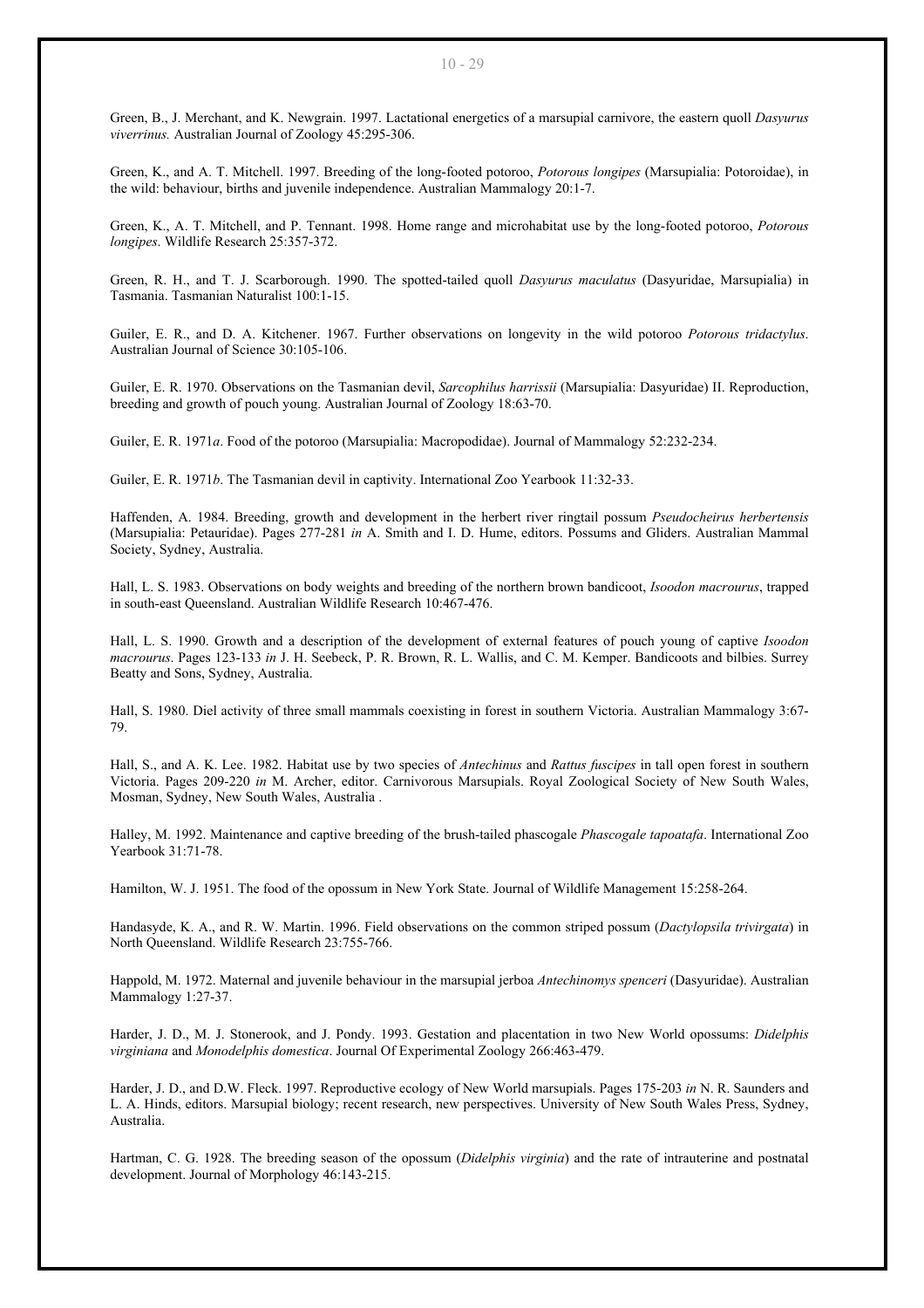Heinsohn, G. E. 1966. Ecology and reproduction of the Tasmanian bandicoots (*Perameles gunnii* and *Isoodon obesulus*). University of California Publications in Zoology 80:1-96.

Henry, S. R. 1984. Social organisation of the greater glider (*Petauroides volans* ) in Victoria. In Possums and Gliders (eds. A. Smith & I.D. Hume),. pp. 221-228. Sydney: Australian Mammal Society.

Henry, S. R., and S. A. Craig. 1984. Diet, ranging behaviour and social organisation of the yellow-bellied glider (*Petaurus australis* Shaw) (Marsupialia: Petauridae) in Victoria. Pages 331-341 in A. Smith and I. D. Hume, editors. Possums and gliders. Australian Mammal Society, Sydney, Australia.

Henry, S. R., and G. C. Suckling. 1984. A review of the ecology of the sugar glider. Pages 355-358 in A. Smith and I. D. Hume, editors. Possums and Gliders. Australian Mammal Society, Sydney, Australia.

Hershkovitz, P. 1999. Dromiciops gliroides Thomas 1894, Last of the microbiotheria (Marsupialia), with an review of the family Microbiotheriidae. Fieldiana Zoology 93.

Higginbottom, K. 1991. Reproductive success and reproductive tactics in female Red-Necked Wallabies. Unpublished PhD thesis. University of New England.

Hill, J. P., and W. C. O. Hill. 1955. The growth stages of the native cat (*Dasyurus viverrinus*) together with observations on the anatomy of the newborn young. Transactions of the Royal Society of London 28:349-452.

Hollis, C. J., J. D. Robertshaw, and R. H. Harden. 1986. Ecology of the swamp wallaby in north-eastern New South Wales, Australia. I. Diet.. Australian Wildlife Research 13:355-366.

Hoolihan, D.W. 1994. Grouping patterns of Black-striped Wallabies (*Macropus dorsalis*) on Taunton Scientific Reserve. Unpublished Honours thesis, University of Queensland, Queensland, Australia.

Hoolihan, D.W. 1998. The grouping dynamics of the black-striped wallaby. Wildlife Research 25:467-473.

Hope, R. M. 1971. The maintenance and breeding of the brush-tailed possum in captivity. International Zoo Yearbook 11:24-25.

Horsup, A. 1994. Home range of the allied rock-wallaby, *Petrogale assimilis*. Wildlife Research 21:65-84.

Horsup, A. 1996. The behavioural ecology of the allied rock wallaby, *Petrogale assimilis*. Unpublished PhD thesis, James Cook University.

Horsup, A., and H. Marsh. 1992. The diet of the Allied Rock-wallaby, *Petrogale assimilis*, in the wet-dry tropics. Wildlife Research 19:17-33.

How, R. A. 1972. The ecology and management of *Trichosurus* spp. (Marsupialia). Unpublished PhD thesis, University of New England.

How, R. A. 1976. Reproduction, growth and survival of young in the mountain brushtail possum, *Trichosurus caninus* (Marsupialia). Australian Journal of Zoology 24:188-199.

How, R. A. 1981. Population parameters of two congeneric possums, *Trichosurus* spp., in northeastern New South Wales. Australian Journal of Zoology 29:205-215.

How, R. A. 1995. Mountain brushtail possum. Pages 271-272 in R. Strahan, editor. The Australian Museum complete book of Australian Mammals. Reed Books, Sydney, Australia.

How, R. A., and J. A. Kerle. 1995. Common brushtail possum. Pages 273-275 *in* R. Strahan, editor. The Australian Museum complete book of Australian Mammals. Reed Books, Sydney, Australia.

How, R., J. L. Barnett, A. J. Bradley, W. F. Humphreys, and R. Martin. 1984. The population biology of *Pseudocheirus peregrinus* in a Leptospermum laevigatum thicket. Pages 261-281 in A. Smith and I. D. Hume, editors. Possums and Gliders. Australian Mammal Society, Sydney, Australia.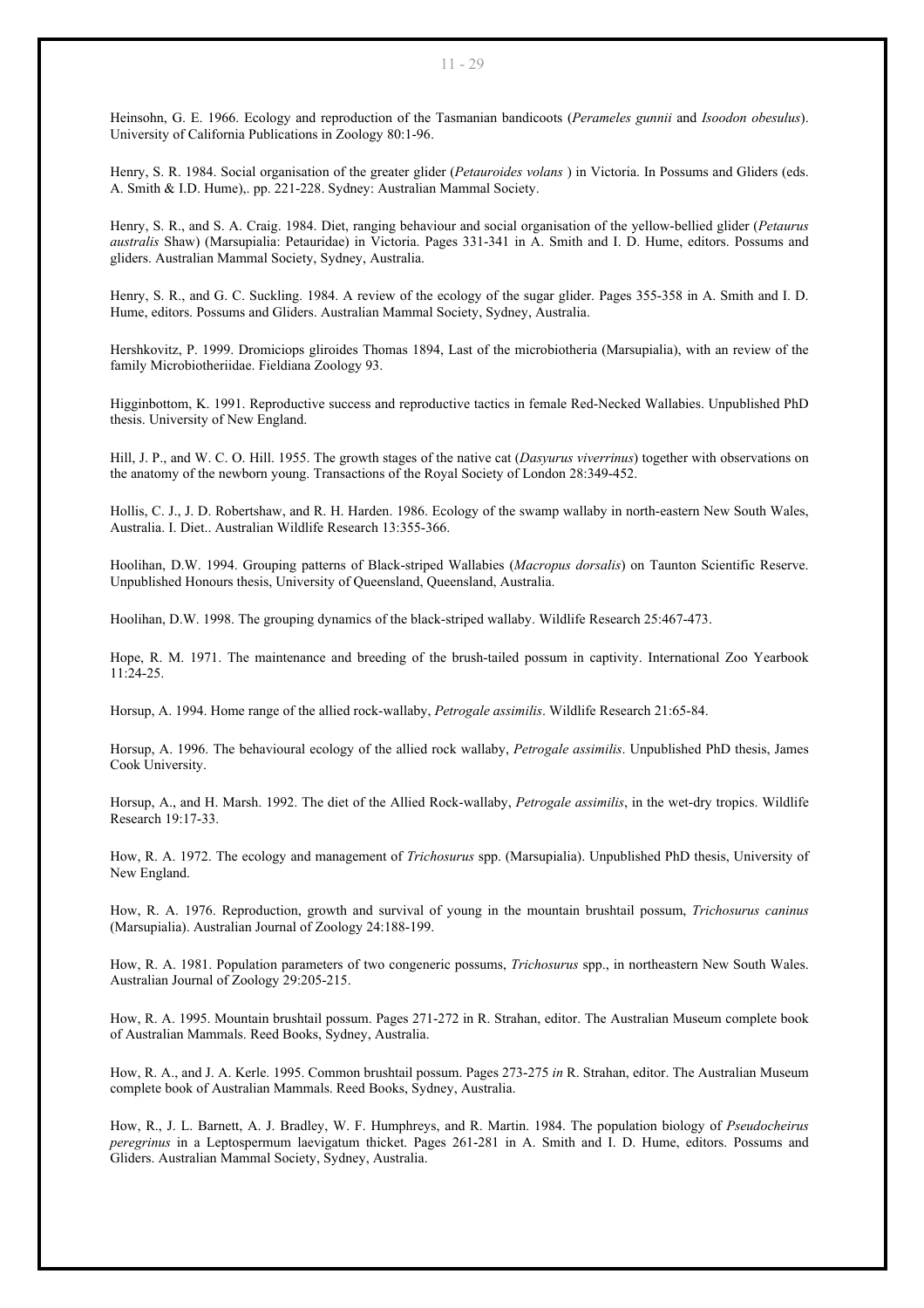Hoyle, S. D., D. Alpers, and B. Sherwin. 1998. A population simulation of the northern hairy-nosed wombat *Lasiorhinus krefftii* for conservation and management. Pages 165-179 in R. T. Wells and P. A. Pridmore, editors. Wombats. Surrey Beatty and Sons, Chipping Norton, New South Wales, Australia.

Huang, C. S., S. Ward, and A. K. Lee. 1987. Comparison of the diets of the feathertail glider, *Acrobates pygmaeus*, and the eastern pygmy possum, *Cercatetus nanus* (Marsupialia: Burramyidae) in sympatry. Australian Mammalogy 10:47-50.

Hughes, R. D. 1962. Reproduction in the macropod marsupial *Potorous tridactylus* (Kerr). Australian Journal of Zoology 10:193-198.

Hughes, R. D. 1965. On the age composition of a small sample of individuals from a population of the banded hare wallaby *Lagostrophus fasciatus* (Perin and Lesueur). Australian Journal of Zoology 13:75-79.

Hughes, R. L. 1982. Reproduction in the Tasmanian devil. *Sarcophilus harrissii.* Pages 383-406 *in* M. Archer, editor. Carnivorous Marsupials. Royal Zoological Society of New South Wales, Mosman, Sydney, New South Wales, Australia.

Hughes, R. L., J. A. Thomson, and W. M. Owen. 1965. Reproduction in natural populations of the Australian ringtail possum, *Pseudocheirus peregrinus* (Marsupialia: Pseudocheiridae) in Victoria. Australian Journal of Zoology 13:383-406.

Hume, I. D., P. J. Jarman, M. B. Renfree, and P. D. Temple-Smith. 1989. Macropodidae. Pages 679-715 in D. W. Walton and B. J. Richardson, editors. Fauna of Australia: Mammalia. Australian Government Publishing Service, Canberra, Australia.

Humphreys, W. F., R. A. How, A. J. Bradley, C. M. Kemper, and D. J. Kitchener. 1984. The biology of *Wyulda squamicaudata*. Alexander 1919. Pages 162-169 *in* A. Smith and I. D. Hume, editors. Possums and Gliders. Australian Mammal Society, Sydney, Australia.

Hunsaker, D.1977. Ecology of New World marsupials. Pages 95-156 in D. Hunsaker, editor. The biology of marsupials. Academic Press, New York, New York, USA.

Hutchings, S. D. 1996. Observations of white-footed dunnart *Sminthopsis leucopus*: behaviour and nest-site locations on the Anglesea heathlands, Victoria. Victorian Naturalist 113:311-312.

Ingleby, S., and G. Gordon. 1995. Northern Nailtail Wallaby. Pages 361-362 *in* R. Strahan, editor. The Australian Museum Complete Book of Australian Mammals. Angus and Robertson, Sydney, Australia.

Ingleby, S., and M. Westoby. 1992. Habitat requirements of the spectacled hare wallaby (*Lagorchestes conspicillatus*) in the Northern Territory and Western Australia.. Wildlife Research 19:721-741.

Ingleby, S., M. Westoby, and P. K. Latz. 1989. Habitat requirements of the Northern Nailtail Wallaby, *Onychogalea unguifera* (Macropodidae: Marsupialia) in the Northern Territory and Western Australia. Pages 767-782 in G. Grigg, P. Jarman, and I. Hume, editors. Kangaroos, wallabies and rat kangaroos. Surrey Beatty and Sons, Sydney, Australia.

Inns, R.W. 1980. Ecology of the kangaroo island wallaby, *Macropus eugenii* (Desmarest) in Flinders Chase National Park, Kangaroo Island. Unpublished PhD thesis. University of Adelaide, Australia.

Inns, R.W. 1981. Life-spans of the Tammar wallaby *Macropus eugenii* (Marsupialia: macropodidae) in wild populations.. Australian Mammalogy 5:283-284.

Janssens, P. A., and A. M. T. Rogers. 1989. Metabolic changes during pouch vacation and weaning in Macropodoids. Pages 367-376 *in* G. Grigg, P. Jarman, and I. Hume, editors. Kangaroos, wallabies and rat kangaroos. Surrey Beatty and Sons, Sydney, Australia.

Jarman, P. J., and C. M. Phillips. 1989. Diets in a community of macropod species. Pages 143-149 *in* G. Grigg, P. Jarman, and I. Hume, editors. Kangaroos, wallabies and rat kangaroos. Surrey Beatty and Sons, Sydney, Australia.

Jarman, P. J., and C. J. Southwell. 1986. Grouping,. associations,. and reproductive strategies in eastern grey kangaroos. Pages 399-430 *in* D. I. Rubenstein and R.W. Wrangham, editors. Ecological aspects of social evolution. Princeton University Press, Princeton, New Jersey..

Joblin, K. P. W. 1983. Behaviour and ecology of the brushtailed rockwallaby, *Petrogale penicillata*, in the New England Region. Unpublished MSc thesis. University of New England.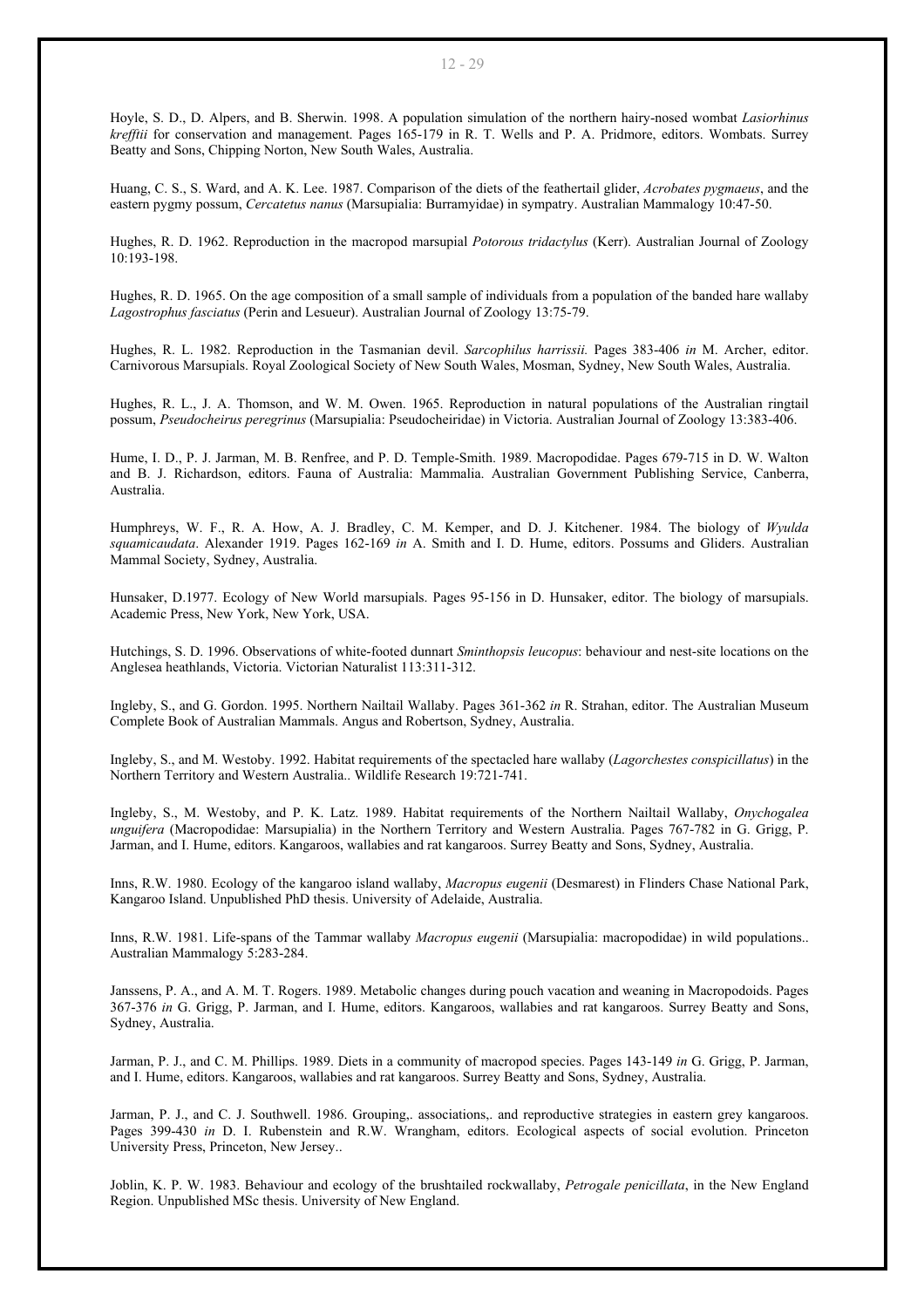Johnson, C. N., and P. G. Bayliss. 1981. Habitat selection by sex, age and reproductive class in the Red Kangaroo, *Macropus rufus*, in Western New South Wales. Australian Wildlife Research 8:465-474.

Johnson, C. N., and G. Gordon. 1995. Northern hairy-nosed wombat. Pages 200-201 *in* R. Strahan, editor. The Australian Museum complete book of Australian Mammals. Reed Books, Sydney, Australia.

Johnson, C. N., and A. P. McIlwee. 1997. Ecology of the northern bettong, *Bettongia tropica*, a tropical mycophagist. Australian Wildlife Research 24:549-559.

Johnson, C. N. 1983. Variations in group size and composition in red and western grey kangaroos, *Macropus rufus* (Desmarest) and M. Fuliginosus (Desmarest). Australian Wildlife Research 10:25-31.

Johnson, C. N. 1987*a*. Macropod studies at wallaby creek II. Density and distribution of macropod species in relation to environmental variables. Australian Wildlife Research 14:15-33.

Johnson, C. N. 1987*b*. Relationships between mother and infant Red-necked Wallabies (*Macropus rufogriseus banksianus*). Ethology 74:1-20.

Johnson, C. N. 1989*a*. Grouping and the structure of association in the red-necked wallaby. Journal of Mammalogy 70:18- 26.

Johnson, C. N. 1989*b*. Social interactions and reproductive tactics in red-necked wallabies (*Macropus rufogriseus banksianaus*). Journal of Zoology London 217:267-280.

Johnson, C. N. 1991. Utilization of habitat by the northern hairy-nosed wombat *Lasiorhinus krefftii*. Journal of Zoology 225:495-507.

Johnson, K. A., and A. A. Burbidge. 1995. Rufous Hare-wallaby. Pages 316-318 in R. Strahan, editor. The Australian Museum complete book of Australian Mammals. Reed Books, Sydney, Australia.

Johnson, K. A., and R. Rose. 1995. Tasmanian Pademelon. Pages 394-396 in R. Strahan, editor. The Australian Museum complete book of Australian Mammals. Reed Books, Sydney, Australia.

Johnson, K. A. 1977. Ecology and management of the red-necked pademelon *Thylogale thetis*, on the Dorrigo Plateau of northern NSW. Unpublished PhD thesis. University of New England.

Johnson, K. A. 1981. Pademelons. Pages 18-20 *in* C. Haigh, editor. Parks and wildlife: Kangaroos and other macropods of New South Wales. New South Wales National Parks and Wildlife Service, Sydney, Australia.

Johnson, K. A. 1995*a*. Bilby. Pages 186-188 *in* R. Strahan, editor. The Australian Museum complete book of Australian Mammals. Reed Books, Sydney, Australia.

Johnson, K. A. 1995*b*. Marsupial mole. Pages 409-411 *in* R. Strahan, editor. The Australian Museum complete book of Australian Mammals. Reed Books, Sydney, Australia.

Johnson, K. A. 1995*c*. Red-Necked Pademelon. Pages 399-400 in R. Strahan, editor. The Australian Museum complete book of Australian Mammals. Reed Books, Sydney, Australia.

Johnson, P. M. 1985. Family diversity among the kangaroos. Pages 7-24 *in* H. J. Lavery, editor. The kangaroo keepers : University of Queensland Press, St Lucia, Australia.

Johnson, P. M., and J. S. C. Delean. 1999. Reproduction in the Proserpine rock-wallaby, *Petrogale persephone* Maynes (Marsupialia: Macropodidae), in captivity, with age estimation and development of pouch young. Wildlife Research 26:631- 639.

Johnson, P. M., and B. J. 1985. The spectacled hare-wallaby in Queensland. Queensland Journal of Agricultural Animal Science 35:69-72.

Johnson, P. M., and R. Strahan. 1982. A further description of the Musky Rat-kangaroo, *Hypsiprymnodon moschatus* Ramsay, 1876. (Marsupialia, potoroidae), with notes on its biology.. Australian Zoologist 21:27-46.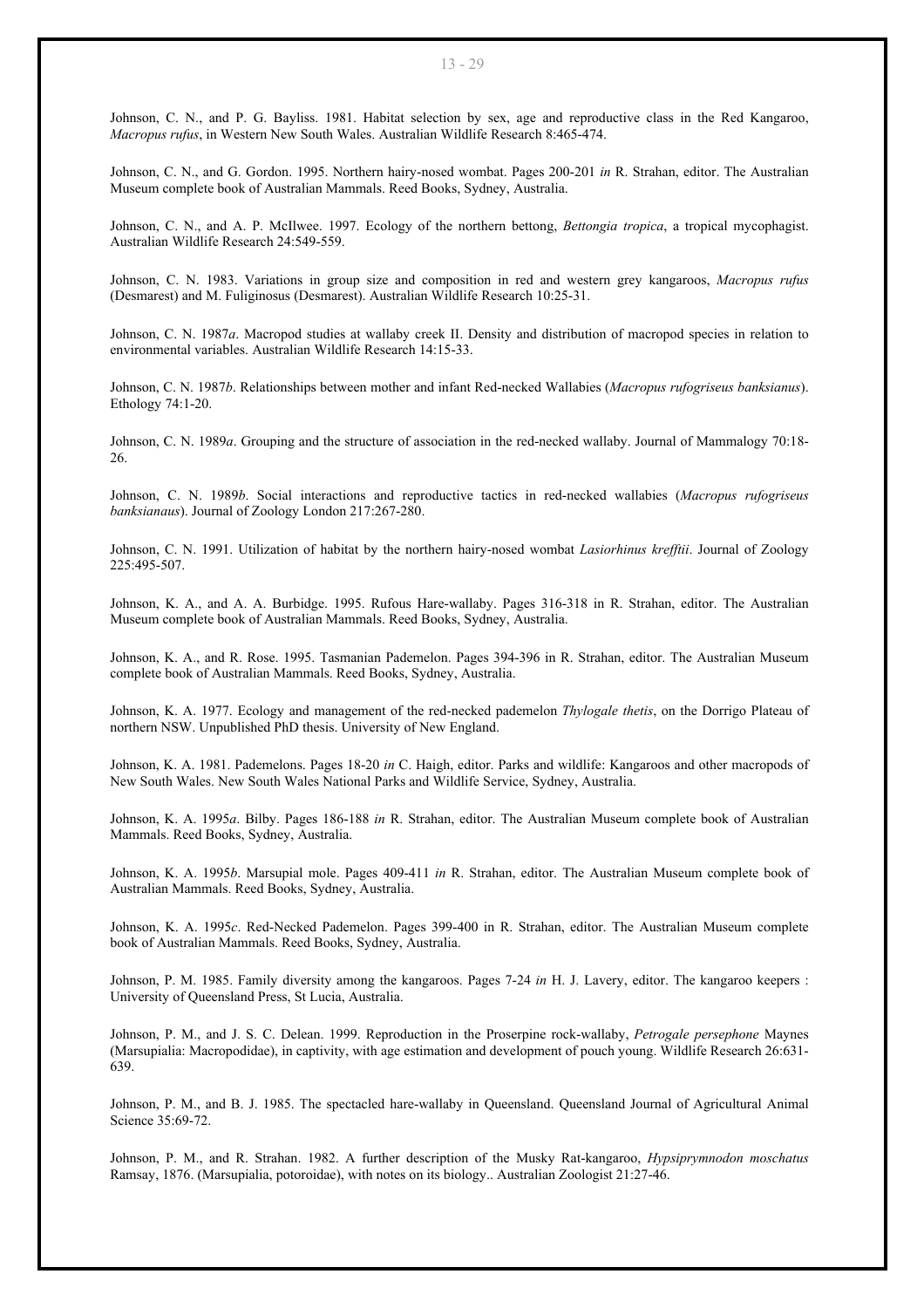Johnson, P. M., and K. Vernes. 1994. Reproduction in the Red-legged pademelon, *Thylogale stigmatica* Gould (Marsupialia: macropodidae), and age estimation and development of pouch young. Wildlife Research 21:553-558.

Johnson, P. M., and K. A. Vernes. 1995. Red-legged Pademelon. Pages 397-398 in R. Strahan, editor. The Australian Museum complete book of Australian Mammals. Reed Books, Sydney, Australia.

Johnson, P. M. 1978. Reproduction of the Rufous Rat-kangaroo, (*Aepyprymnus rufescens* (Gray)) in captivity with age estimation of pouch young. Queensland Journal of Agricultural and Animal Sciences 35:69-72.

Johnson, P. M. 1979. Reproduction in the plain Rock-Wallaby, *Petrogale penicillata inortanta* Gould in captivity, with age estimation of the pouch young. Australian Wildlife Research 6:1-4.

Johnson, P. M. 1993. Reproduction of the spectacled hare-wallaby, *Lagorchestes conspicillatus* Gould (Marsupialia: Macropodidae), in captivity, with an age estimation of the pouch young. Wildlife Research 20:97-101.

Johnson, P. M. 1995*d*. Lumholtz's Tree-kangaroo. Pages 309-310 *in* R. Strahan, editor. The Australian Museum complete book of Australian Mammals. Reed Books, Sydney, Australia.

Johnson, P. M. 1995*e*. Whiptail wallaby. Pages 344-346 in R. Strahan, editor. The Australian Museum complete book of Australian Mammals. Reed Books, Sydney, Australia.

Johnson, K. A. 1995*f*. Lesser Bilby. Pages 189-190 in R. Strahan, editor. The Australian Museum complete book of Australian Mammals. Reed Books, Sydney, Australia.

Johnson, P. M. 1997. Reproduction in the Bridled Nailtail Wallaby, *Onychogalea fraenata* Gould (Marsupialia:Macropodidae), in captivity. Wildlife Research 24:411-415.

Johnson, P. M. 1998. Reproduction in the whiptail wallaby, *Macropus parryi* Gould (Marsupialia: Macropodidae), in captivity with age estimation of the pouch young. Wildlife Research 25:635-641.

Johnston, P. G. 1995. Long-nosed potoroo. Pages 301-302 in R. Strahan, editor. The Australian Museum complete book of Australian Mammals. Reed Books, Sydney, Australia.

Jones, B. A. 1995*a*. Western ringtail possum. In The Australian Museum complete book of Australian Mammals (ed. R. Strahan) pp. 252-254. Reed Books, Sydney, Australia.

Jones, B. A., R. A. How, and D. J. Kitchener. 1994. A field study of *Pseudocheirus occidentalis* (Marsupialia: Petauridae): II. Population studies. Wildlife Research 21:189-201.

Jones, M. 1995*b*. Tasmanian devil. Pages 82-84 in R. Strahan, editor. The Australian Museum complete book of Australian Mammals. Reed Books, Sydney, Australia.

Julien-Laferriere, D., and M. Atramentowicz. 1990. Feeding and reproduction of three didelphid marsupials in two Neotropical forests (French Guiana). Biotropica 22:404-415.

Julien-Laferriere, D. 1995. Use of space by the woolly opossum *Caluromys philander* (Marsupialia, Didelphidae) in French Guiana. Canadian Journal of Zoology 73:1280-1289.

Kaufman, J. H. 1974*a*. The Ecology and Evolution of Social organization in the Kangaroo family (Macropodidae). American Zoologist 14:51-62.

Kaufman, J. H. 1974*b*. Social ethology of the Whiptail Wallaby. Animal Behaviour 22:281-369.

Kaufman, J. H. 1975. Field observations of the social behaviour of the Eastern Grey Kangaroo, *Macropus giganteus*. Animal Behaviour 23:214-221.

Kehl, J., and A. Borsboom. 1984. Home range, den tree use and activity patterns in the greater glider, *Petauroides volans. In* A. Smith and I. D. Hume, editors. Possums and Gliders. Australian Mammal Society, Sydney, Australia.

Kemper, C. 1990. Small mammals and habitat disturbance in open forest of coastal New South Wales. I. Population parameters. Wildlife Research 17:195-206.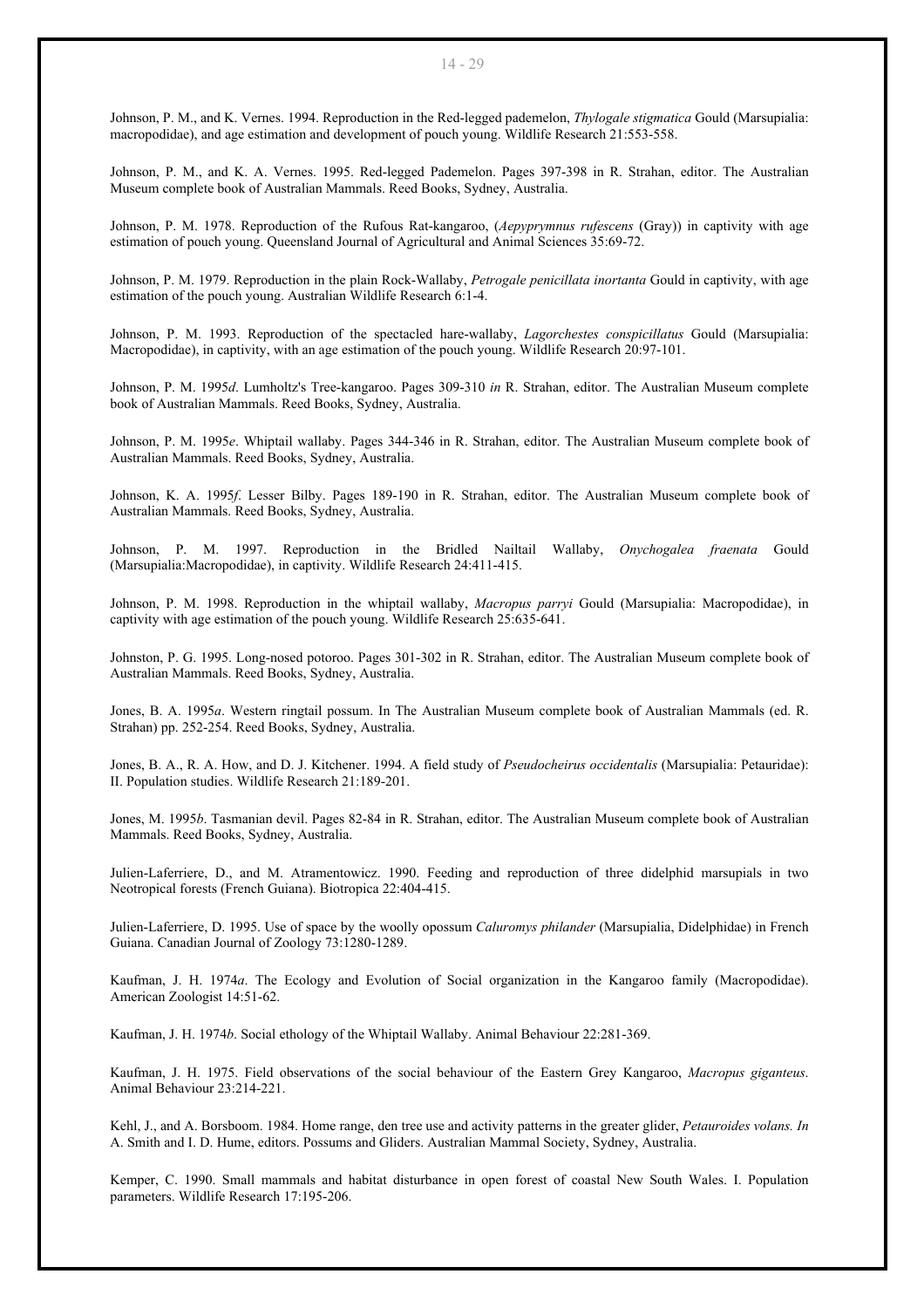Kerle, J. A. 1984. Growth and development of *Burramys parvus*. in captivity. Pages 409-412 in A. Smith and I. D. Hume, editors. Possums and Gliders. Australian Mammal Society, Sydney, Australia.

Kerle, J. A., and J. W. Winter. 1995. Rock ringtail possum. Pages 242-243 in R. Strahan, editor. The Australian Museum complete book of Australian Mammals. Reed Books, Sydney, Australia.

Kinnear, J. E. , M. L. Onus, and R. N. Bromilow. 1988. Fox control and rock-wallaby population dynamics. Australian Wildlife Research 15:435-450.

Kirkpatrick, T. H., and P. M. Johnson. 1969. Age estimation and reproduction in the agile wallaby (*Wallabia agilis*) (Gould)). Queensland Journal of Agricultural and Animal Sciences 26:691-698.

Kirkpatrick, T. H. 1965. Studies of Macropodidae in Queensland 2. Age estimation in the grey kangaroo, the red kangaroo, the eastern wallaroo and the red-necked wallaby, with notes on dental abnormalities. Queensland Journal of Agricultural and Animal Sciences 22:319-328.

Kirkpatrick, T. H. 1995. Black-striped Wallaby. Pages 327-328 *in* R. Strahan, editor. The Australian Museum complete book of Australian Mammals. Reed Books, Sydney, Australia.

Kirsch, J. A. W., and P. F. Waller. 1979. Notes on the trapping and behavior of the Caenolestidae (Marsupialia). Journal of Mammalogy 60:390-395.

Kitchener, D. J. 1970. Aspects of the response of the Quokka to environmental stress. Unpublished PhD thesis. University of Western Australia.

Kitchener, D. J. 1972. The importance of shelter to the Quokka, *Setonix brachyurus* (Marsupialia), on Rottnest Island. Australian Journal of Zoology 20:281-299.

Kitchener, D. J. 1973. Notes on home range and movement in two small macropods, the potoroo (*Potorous apicalis*) and the Quokka (Setonix brachyurus). Mammalia 37:231-240.

Kitchener, D. J. 1995. Quokka. Pages 401-403 *in* R. Strahan, editor. The Australian Museum complete book of Australian Mammals. Reed Books, Sydney, Australia.

Laidlaw, W. S., S. Hutchings, and G. R. Newell. 1996. Home range and movement patterns of *Sminthopsis leucopus* (Marsupialia: Dasyuridae) in coastal dry Heathland, Anglesea, Victoria. Australian Mammalogy19:1-9.

Laidlaw, W. S., and B. Wilson. 1996. The home range and habitat utilisation of *Cercartetus nanus* (Marsupialia: Burramyidae) in coastal heathland, Anglesea, Victoria.. Australian Mammalogy 19:63-68.

Lavery, H. J., and T. H. Kirkpatrick. 1985. Kangaroos as pests. Pages 103-134 *in* H. J. Lavery, editor. The kangaroo keepers. University of Queensland Press, Brisbane, Australia.

Lavery, H. J. 1985. The Kangaroo keepers. University of Queensland Press Brisbane, Australia.

Lee, A. K., and S. J. Ward. 1989. Life histories of macropodoid marsupials. Pages 105-115 *in* G. Grigg, P. Jarman, and I. Hume, editors. Kangaroos, wallabies and rat kangaroos. Surrey Beatty and Sons, Sydney, Australia.

Leite, Y. L. R., L. P. Costa, and J. R. Stallings. 1996. Diet and vertical space use of three sympatric opossums in a Brazilian Atlantic forest reserve. Journal of Tropical Ecology 12:435-440.

Leung, L. K-P 1995. Cinnamon antechinus. Pages 91-92 in R. Strahan, editor. The Australian Museum complete book of Australian Mammals. Reed Books, Sydney, Australia.

Leung, L. K-P. 1999. Ecology of Australian rainforest mammals. 1. The Cape York Antechinus, Antechinus leo (Dasyuridae: Marsupialia). Wildlife Research 26:287-306.

Lim, L. 1987. Ecology and management of the rare yellow-footed rock wallaby, *Petrogale xanthopus* Gray 1854 (Macropodidae). Unpublished PhD thesis. Macquarie University.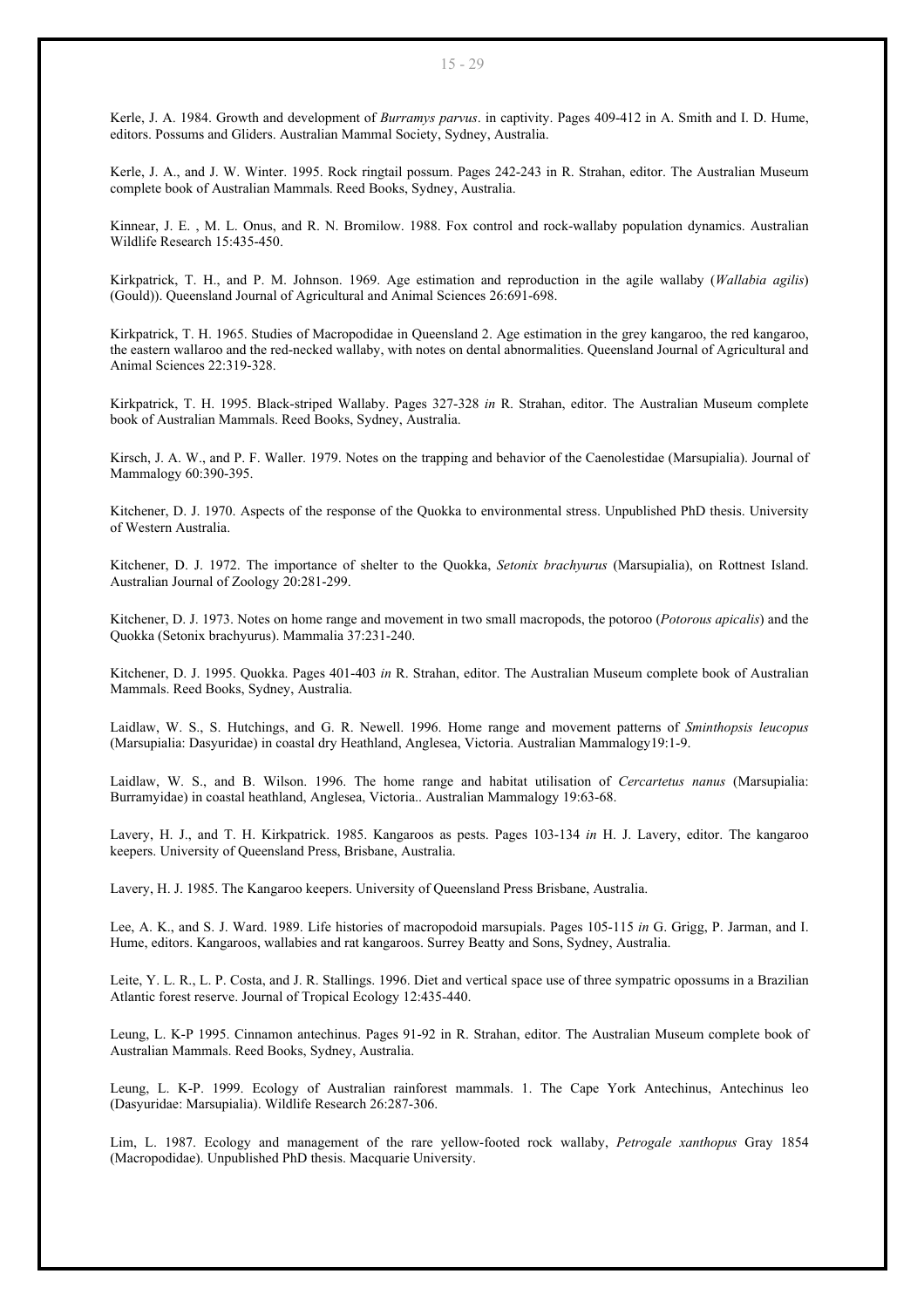Lindenmayer, D. B., R. C. Lacey, and K. L. Viggers. 1998. Modelling survival and capture probabilities of the mountain brushtail possum (*Trichosurus caninus*) in the forests of south-eastern Australia using trap-recapture data. Journal of Zoology 245:1-13.

Lobert, B., and A. K. Lee. 1990. Reproduction and life history of *Isoodon obesulus* in Victorian heathland. Pages 311-318 in J. H. Seebeck, P. R. Brown, R. L. Wallis, and C. M. Kemper, editors. Bandicoots and bilbies. Surrey Beatty and Sons, Sydney, Australia.

Lundie-Jenkins, G. 1993*a*. Reproduction and growth to sexual maturity in the Rufous Hare-Wallaby, *Lagorchestes hirsutus* Gould, (Marsupialia:Macropodidae) in captivity. Australian Mammalogy 16:45-49.

Lundie-Jenkins, G. 1993*b*. Observations on the behaviour of the Rufous Hare-Wallaby, *Lagorchestes hirsutus* Gould, (Marsupialia:Macropodidae) in captivity. Australian Mammalogy 16:29-34.

Lundie-Jenkins, G. 1998. Reintroduction of the mala to Aboriginal land of the Tanami desert in the Northern Territory. Unpublished PhD thesis. University of New England.

Lundie-Jenkins, G., D. W. Hoolihan, G. Porter, and L. Pitt. 1998. Surveys of macropod and predator species on Taunton National Park (Scientific), Central Queensland, 1993 to 1998. Queensland Department of Environment and Heritage, Conservation Strategy Branch Report (Unpublished).

Lundie-Jenkins, G., C. M. Phillips, and P. J. Jarman. 1993. Ecology of the Rufous Hare-wallaby, *Lagorchestes hirsutus* Gould (Marsupialia: Macropodidae), in the Tanami Desert, Northern Territory II. Diet and feeding strategy. Wildlife Research 20:477-494.

Lunney, D. 1995. White-footed dunnart. Pages 143-145 *in* R. Strahan, editor. The Australian Museum complete book of Australian Mammals. Reed Books, Sydney, Australia.

Lunney, D., and E. Ashby. 1987. Population changes in *Sminthopsis leucopus* (Gray) (Marsupialia: Dasyuridae), and other small mammal species, in forest regenerating from logging and fire near Bega, New South Wales. Australian Wildlife Research 14:275-284.

Lunney, D., E. Ashby, J. Grigg, and M. O'Connell. 1986. Food availability and habitat selection of *Sminthopsis leucopus* (Gray) (Marsupialia: Dasyuridae) in logged forest on the south coast of New South Wales. Australian Mammalogy 9:105- 110.

Lyne, A. G. 1964. Observations on the breeding and growth of the marsupial *Perameles nasuta* Geoffroy, with notes on other bandicoots. Australian Journal of Zoology 12:322-339.

Lyne, A. G. 1971. Bandicoots in captivity. International Zoo Yearbook 11:41-43.

Lyne, A. G. 1982. The bandicoots *Isoodon macrourus* and *Perameles nasuta*: their maintenance and breeding in captivity. Pages 47-52 *in* D. D. Evans, editor. The management of Australian mammals in captivity. The Zoological Board of Victoria, Melbourne, Australia.

Main, A. R., and M. Yadav. 1971. Conservation of macropods in reserves in Western Australia. Biological Conservation 3:123-133.

Mallick, S. A., M. M. Driessen, and G. J. Hocking. 1998*a*. Biology of the southern brown bandicoot (*Isoodon obesulus*) in south-eastern Tasmania I. Diet. Australian Mammalogy 20:331-338.

Mallick, S. A., M. M. Driessen, and G. J. Hocking. 1998*b*. Biology of the southern brown bandicoot (*Isoodon obesulus*) in south-eastern Tasmania II. Demography. Australian Mammalogy 20:339-347.

Mansergh, I., and L. Broome. 1994. The mountain pygmy possum of the Australian Alps. University of New South Wales Press, Kensington, New South Wales, Australia.

Mansergh, I., and D. Scotts. 1990. Aspects of the life history and breeding biology of the Mountain Pygmy-possum, *Burramys parvus*, (Marsupialia: Burramyidae) in alpine Victoria (Australia). Australian Mammalogy 13:179-192.

Mares, M., and K. A. Ernest. 1995. Population and community ecology of small mammals in a gallery forest of central Brazil. Journal of Mammalogy 76:750-768.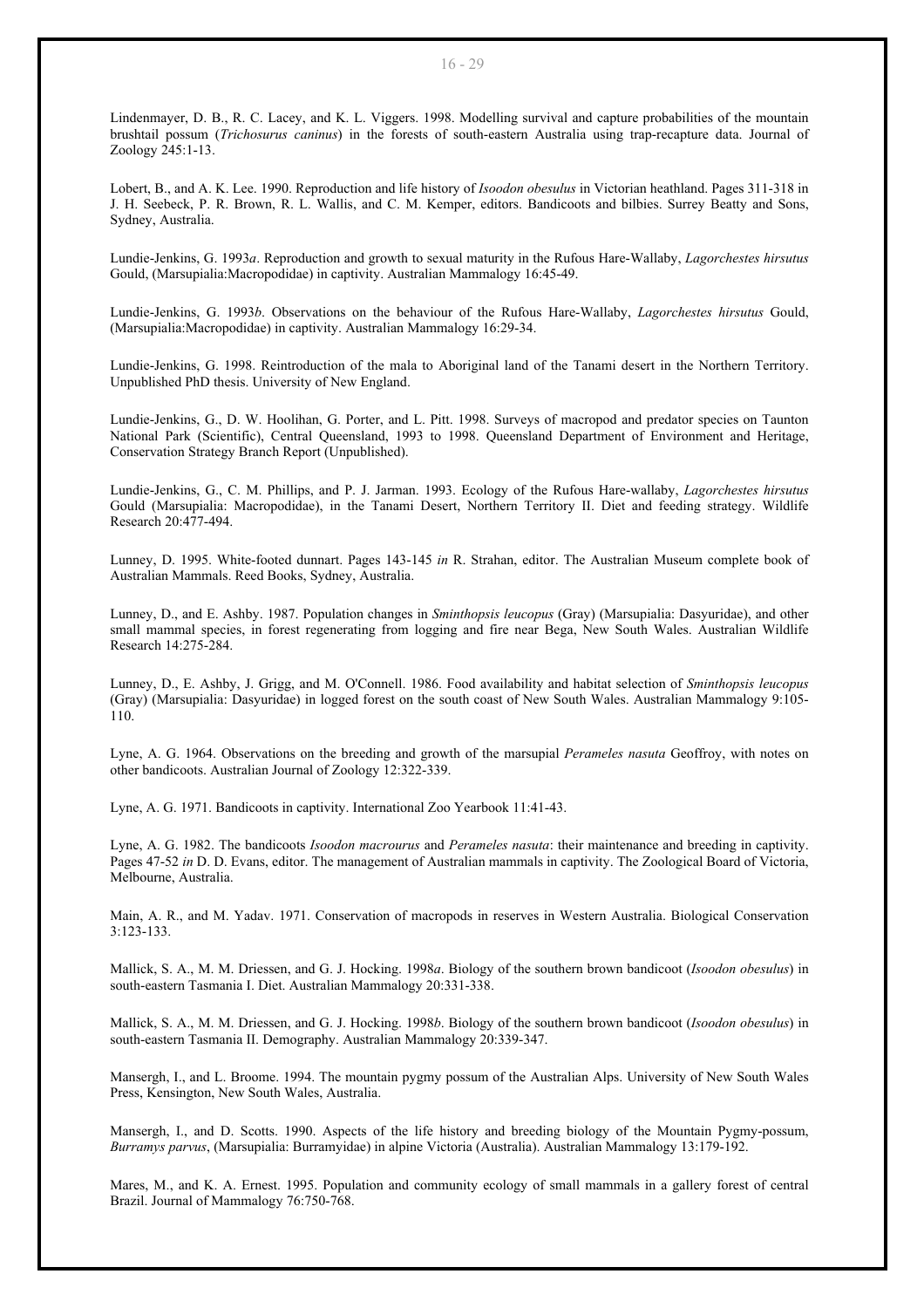Marlow, B. J. 1961. Reproductive behaviour of the marsupial mouse *Antechinus flavipes* Waterhouse (Marsupialia) and the development of the pouch young. Australian Journal of Zoology 9:203-218.

Martin, R., and K. A. Handasyde. 1990. Population dynamics of the koala (*Phascolarctos cinereus*) in southeastern Australia. Pages 75-83 *in* A. K. Lee, K. A. Handasyde, and G. D. Sanson, editors. Biology of the koala. Surrey Beatty and Sons, Sydney, Australia

Martin, R. 1992. An ecological study of Bennett's tree-kangaroo (*Dendrolagus bennettianus*) World Wide Fund For Nature Report number 116.

Martin, R. W. 1985. Overbrowsing, and decline of a population of the koala, *Phascolarctos cinereus*, in Victoria (Australia): III. Population dynamics. Australian Wildlife Research 12:377-386.

Martin, R. W., and K. A. Handasyde. 1995. Koala. Pages 196-198 in R. Strahan, editor. The Australian Museum complete book of Australian Mammals. Reed Books, Sydney, Australia.

Martin, R. W., and P. M. Johnson. 1995. Bennett's Tree-kangaroo. Pages 307-308 in R. Strahan, editor. The Australian Museum complete book of Australian Mammals. Reed Books, Sydney, Australia.

Martin, R. W., and A. K. Lee. 1984. The koala, *Phascolarctos cinereus*, the largest marsupial folivore. Pages 463-467 in A. Smith and I. D. Hume, editors. Possums and Gliders. Australian Mammal Society, Sydney, Australia.

Mason, R. J. 1997. Habitat use and population size of the long-nosed potoroo, *Potorous tridactylus* (Marsupialia: Potoroidae) in a coastal reserve, north-eastern New South Wales. Australian Mammalogy 20:35-42.

Maynes, G. M. 1972. Age estimation in the Parma wallaby, *Macropus parma* Waterhouse. Australian Journal of Zoology 20:107-118.

Maynes, G. M. 1973. Reproduction in the Parma Wallaby, *Macropus parma* Waterhouse. Australian Journal of Zoology 21:331-351.

Maynes, G. M. 1976. Growth of the Parma Wallaby, *Macropus parma* Waterhouse. Australian Journal of Zoology 24:217- 236.

Maynes, G. M. 1995. Parma Wallaby. Pages 342-344 in R. Strahan, editor. The Australian Museum complete book of Australian Mammals. Reed Books, Sydney, Australia.

McAlpine, J. R., G. Keig, and K. Short. 1975. Climatic tables for Papua New Guinea. Division of Land Use Research Technical paper No. 37, CSIRO Melbourne, Australia.

McCosker, J. 1998. Conservation and ecology of Spectacled Hare Wallabies in Central Queensland. Unpublished MSc thesis. University of Queensland.

McCracken, H. E. 1986. Observations on the oestrus cycle and gestation period of the greater Bilby, *Macrotis lagotis* (Reid) (Marsupialia: Thylacomyidae). Australian Mammalogy 9:5-16.

McCracken, H. E. 1990. Reproduction in the greater Bilby, *Macrotis lagotis* (Reid): a comparison with other perameloids. Pages 199-204 *in* J. H. Seebeck, P. R. Brown, R. L. Wallis, and C. M. Kemper, editors. Bandicoots and bilbies. Surrey Beatty and Sons, Sydney, Australia.

McEnvoy, J. S. 1970. Red-necked Wallaby in Queensland. Queensland Agricultural Journal 114-117.

McIlroy, J. C. 1973. Aspects of the ecology of the common wombat, *Vombatus ursinus* (Shaw 1800). Unpublished PhD thesis. Australian National University.

McIlroy, J. C. 1995. Common wombat. Pages 205-206 *in* R. Strahan, editor.The Australian Museum complete book of Australian Mammals. Reed Books, Sydney, Australia.

McKay, G. M., and P. Ong. 1995. Common ringtail possum. Pages 255-256 *in* R. Strahan, editor. The Australian Museum complete book of Australian Mammals. Reed Books, Sydney, Australia.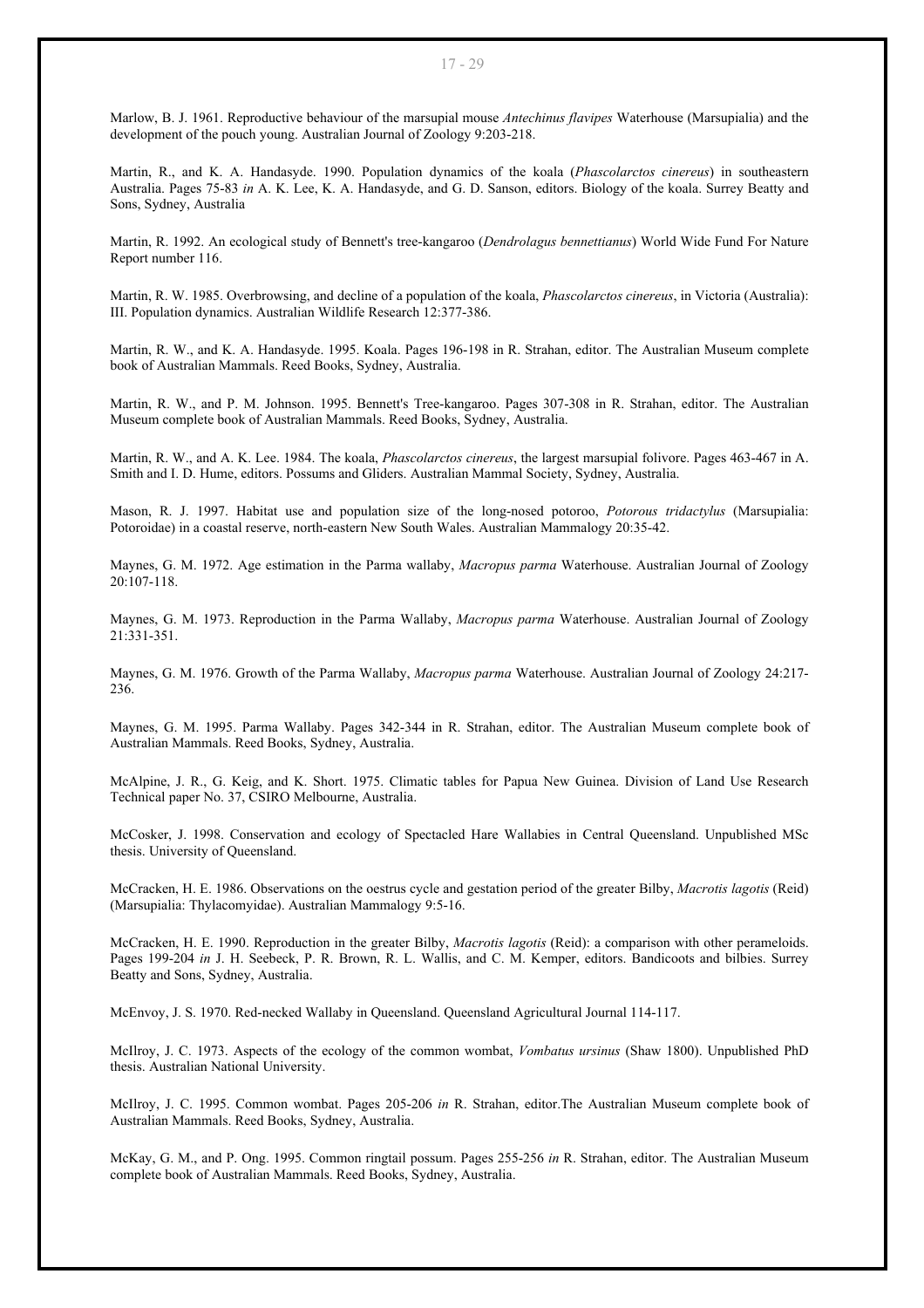McKay, G. M. 1995. Greater glider. Pages 240-241 in R. Strahan, editor. The Australian Museum complete book of Australian Mammals. Reed Books, Sydney, Australia.

McKenzie, N. L., and J. R. Cole. 1995. Lesser hairy-footed dunnart. Pages 157-158 *in* R. Strahan, editor. The Australian Museum complete book of Australian Mammals. Reed Books, Sydney, Australia.

McKenzie, N. L., and C. R. Dickman. 1995. Wongai ningaui. Pages 116-117 in R. Strahan, editor. The Australian Museum complete book of Australian Mammals. Reed Books, Sydney, Australia.

McKenzie, N. L., K. D. Morris, and C. R. Dickman. 1995. Golden bandicoot. Pages 172-173 *in* R. Strahan, editor. The Australian Museum complete book of Australian Mammals. Reed Books, Sydney, Australia.

Menkhorst, P. W. 1995. Mammals of Victoria. Oxford University Press, Melbourne, Australia.

Menzies, J. 1991. A handbook of New Guinea marsupials and monotremes. Kristen Press, Madang.

Menzies, J. I., and D. W. Bourke. 1989. Observations on a captive forest wallaby (*Dorcopsis luctuosa*) colony.Pages 629- 631 in G. Grigg, P. Jarman, and I. Hume, editors. Kangaroos, wallabies and rat kangaroos. Surrey Beatty and Sons, Sydney, Australia.

Menzies, J. I., and J. C. Pernetta. 1986. A taxonomic revision of cuscuses allied to *Phalanger orientalis* (Marsupialia: Phalangeridae). Journal of Zoology 1:551-618.

Merchant, J. C. 1976. Breeding biology of the Agile wallaby *Macropus agilis* (Gould) (Marsupialia: Macropodidae), in captivity. Australian Wildlife Research 3:93-103.

Merchant, J. C. 1995*a*. Agile Wallaby. Pages 322-323 in R. Strahan, editor. The Australian Museum complete book of Australian Mammals. Reed Books, Sydney, Australia.

Merchant, J. C. 1995*b*. Swamp Wallaby. Pages 404-405 *in* R. Strahan, editor. The Australian Museum complete book of Australian Mammals. Reed Books, Sydney, Australia.

Merchant, J. C., and J. H. Calaby. 1981. Reproductive biology of the Red-necked wallaby (*Macropus rufogriseus banksianus*) and Bennett's wallaby (*M. r. rufogriseus*). Journal of Zoology London 194:203-217.

Merchant, J. C., K. Newgrain, and B. Green. 1984. Growth of the eastern quoll *Dasyurus viverrinus*, (Shaw) (Marsupialia) in captivity. Australian Wildlife Research 11:21-29.

Meserve, P. L., B. K. Lang, and B. D. Patterson. 1988. Trophic relationships of small mammals in a Chilean temperate rainforest. Journal of Mammalogy 69:721-730.

Miles, M. A., A. A. DeSousa, and M. M. Povoa. 1981. Mammal tracking and nest location in Brazilian forest with an improved spool-and-line device. Journal of Zoology London 195:331-347.

Millis, A. L., D. A. Taggart, A. J. Bradley, J. Phelan, and P. D. Temple-Smith. 1999. Reproductive biology of the brushtailed phascogale, *Phascogale tapoatafa* (Marsupialia: Dasyuridae). Journal of Zoology 248:325-335.

Mitchener, G. R. 1969. Notes on the breeding and young of the crest-tailed marsupial mouse, *Dasycercus cristicauda*. Journal of Mammalogy 50:633-635.

Morton, S. R. 1978*a*. An ecological study of *Sminthopsis crassicaudata* (Marsupialia: Dasyuridae) II. Behaviour and social organisation. Wildlife Research 5:163-182.

Morton, S. R. 1978*b*. An ecological study of *Sminthopsis crassicaudata* (Marsupialia: Dasyuridae) III. Reproduction and life history. Wildlife Research 5:183-211.

Morton, S. R. 1995*a*. Fat-tailed dunnart. Pages 129-131 in R. Strahan, editor. The Australian Museum complete book of Australian Mammals. Reed Books, Sydney, Australia.

Morton, S. R. 1995*b*. Stripe-faced dunnart. Pages 148-149 *in* R. Strahan, editor. The Australian Museum complete book of Australian Mammals. Reed Books, Sydney, Australia.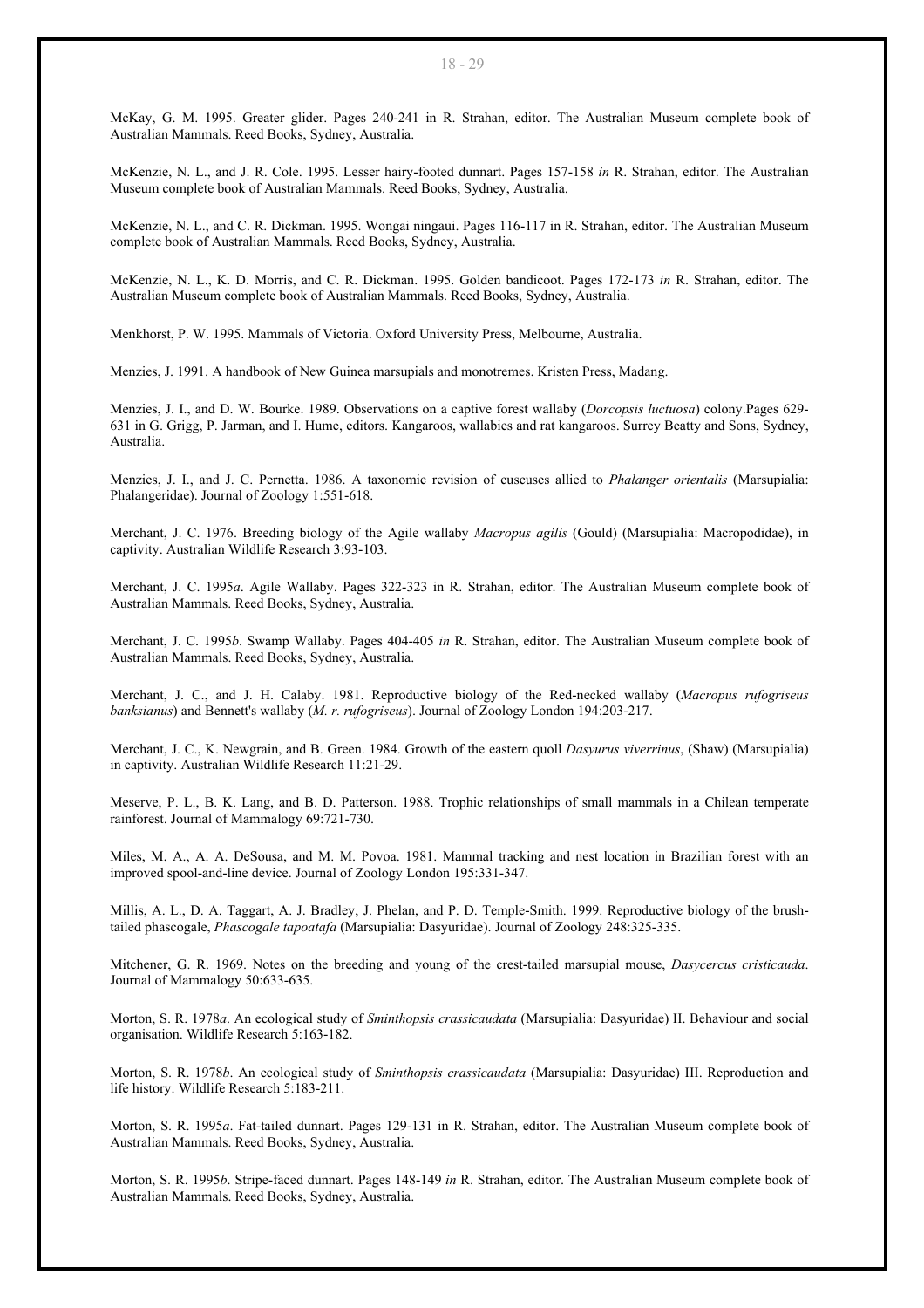Morton, S. R., M. D. Armstrong, and R. W. Braithwaite. 1987. The breeding season of *Sminthopsis virginiae* (Marsupialia: Dasyuridae) in the Northern Territory. Australian Mammalogy 10:41-42.

Moss, G. L., and D. B. Croft. 1999. Body condition of the red kangaroo (*Macropus rufus*) in arid Australia: the effect of environmental condition, sex and reproduction. Australian Journal of Ecology 24:97-109.

Munks, S. A., and B. Green. 1997. Milk consumption and growth in a marsupial arboreal folivore, the common ringtail possum, *Pseudocheirus peregrinus*. Physiological Zoology 70:691-700.

Nelson, J. E., and A. Goldstone. 1986. Reproduction in *Peradorcas concinna.* Australian Wildlife Research 13:501-506.

Newell, G. R. 1999. Home range and habitat use by Lumholtz's tree-kangaroo (*Dendrolagus lumholtzi*) within a rainforest fragment in north Queensland. Wildlife Research 26:129-145.

Newsome, A. E. 1965. Reproduction in natural populations of the Red Kangaroo, *Megaleia rufa* (Desmarest) in Central Australia.. Australian Journal of Zoology 13:735-759.

Newsome, A. E. 1995. Red kangaroo. Pages 353-355 in R. Strahan, editor. The Australian Museum complete book of Australian Mammals. Reed Books, Sydney, Australia.

Niven, B. S. 1970. Mathematics of populations of the quokka, *Setonix brachyurus* (Marsupialia) I. A simple deterministic model for quokka populations. Australian Journal of Zoology 18:209-214.

Norbury, G. L., G. M. Coulson, and B. L. Walters. 1988. Aspects of the demography of the Western Grey Kangaroo, *Macropus fuliginosus melanops*, in semiarid north-western Victoria.. Australian Wildlife Research 15:257-266.

O'Connell, M. A. 1979. Ecology of didelphoid marsupials from northern Venezuela. *In* J. F. Eisenberg, editor. Vertebrate ecology in the northern Neotropics. Smithsonian Institution Press, Washington, D.C., USA.

O'Connell, M. A. 1983. *Marmosa robinsoni.* Mammalian Species 203:1-6.

O'Connell, M. A. 1987. Ecology of didelphid marsupials from northern Venezuela. Pages 73-87 *in* J. F. Eisenberg, editor. Vertebrate Ecology in the Northern Neotropics. Smithsonian Institution, Washington, D.C., USA.

Olds, T. J., and L. R. Collins. 1973. Breeding of Matschie's tree kangaroo in captivity. International Zoo Yearbook 13:123- 125.

Osawa, R. 1990. Feeding strategies of the swamp wallaby, *Wallabia bicolor*, on North Stradbroke Island, Queensland 1. Composition of diets. Australian Wildlife Research 17:615-621.

Pahl, L. 1984. Diet preference, diet composition and population density of the ringtail possum (*Pseudocheirus peregrinus cooki*) in several plant communities in southern Victoria. Pages 253-260 in A. Smith and I. D. Hume, editors. Possums and Gliders. Australian Mammal Society, Sydney, Australia.

Pahl, L. I. 1987. Feeding behavior and diet of the common ringtail possum, *Pseudocheirus peregrinus*, in *Eucalyptus* woodlands and *Leptospermum* thickets in Southern Victoria (Australia). Australian Journal of Zoology 35:487-506.

Pahl, L. I. 1988. Survival, age determination and population age structure of the common ringtail possum, *Pseudocherius peregrinus*, in a *Eucalyptus* woodland and a *Leptospermum* thicket in southern Victoria (Australia). Australian Journal of Zoology 35:625-640.

Perret, M., and S. Ben M'Barek. 1991. Male influence on estrous cycles in female woolly opossum (*Caluromys philander*). Journal Of Reproduction and Fertility 91:557-566.

Pine, R. H., P. L. Dalby, and J. O. Matson. 1985. Ecology, postnatal development, morphometrics and taxonomic status of the short-tailed opossum, *Monodelphis dimidiata*, an apparently semelparous annual marsupial. Annals Of the Carnegie Museum 54:195-231.

Pires, A. D. S., and F. A. D. S. Fernandez. 1999. Use of space by the marsupial *Micoureus demerarae* in small Atlantic Forest fragments in south-eastern Brazil. Journal of Tropical Ecology 15:279-290.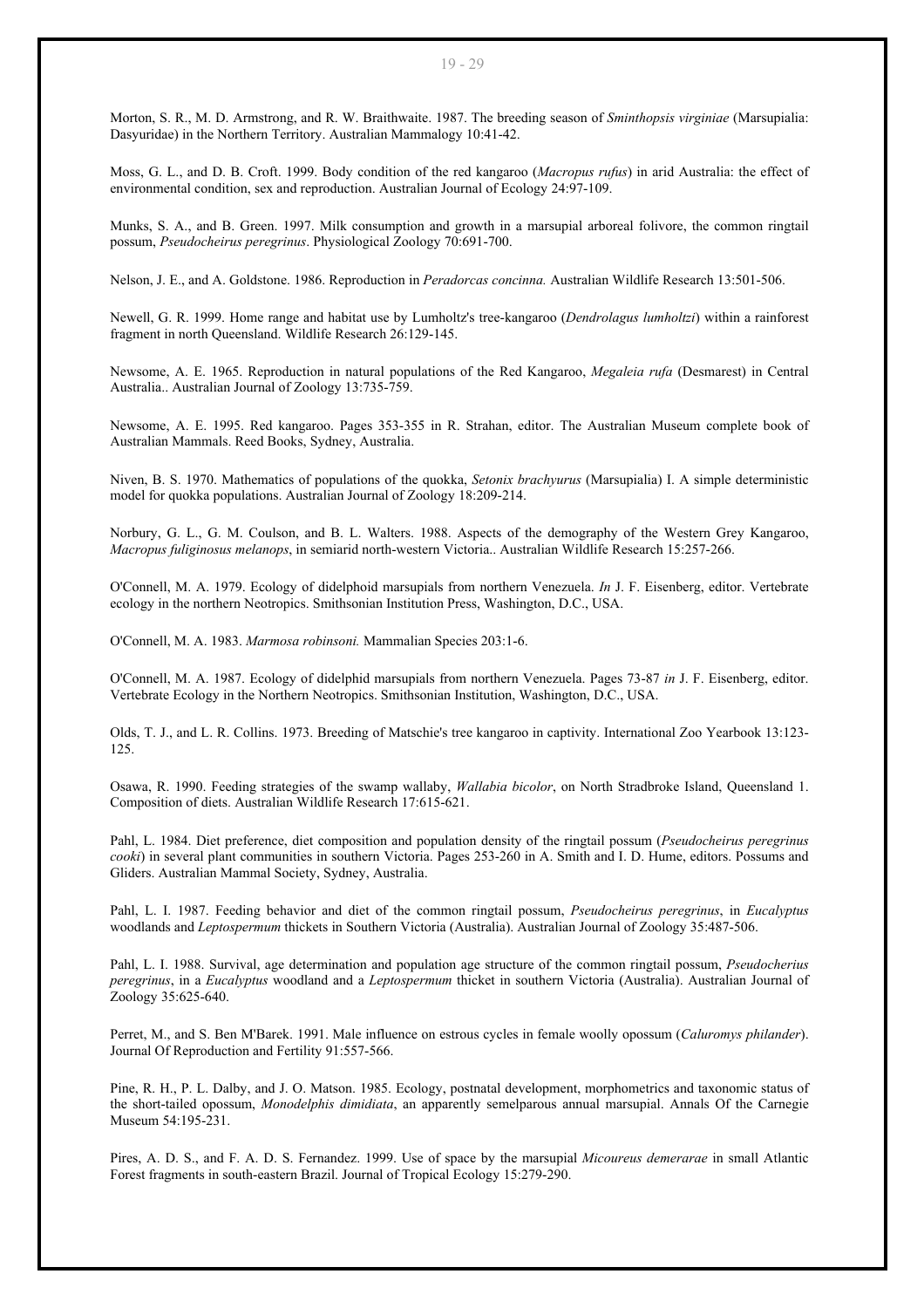Poole, W. E. 1975. Reproduction in the two species of Grey kangaroos, *Macropus giganteus* Shaw and *M. fuliginosus* (Desmarest) II. Gestation, Parturition and Pouch life. Australian Journal of Zoology 22:277-302.

Poole, W. E. 1976. Breeding, biology and current status of grey kangaroo *Macropus fuliginosus fuliginosus*, of Kangaroo Island, South Australia. Australian Journal of Zoology 24:169-187.

Poole, W. E. 1981. Kangaroos and large wallabies. Pages 27-35 *in* C. Haigh, editor. Parks and wildlife: Kangaroos and other macropods of New South Wales. New South Wales National Parks and Wildlife Service, Sydney, Australia.

Poole, W. E. 1983. Breeding in the grey kangaroo, *Macropus giganteus*. from widespread locations in eastern Australia. Australian Wildlife Research 10:453-466.

Poole, W. E. 1995*a*. Eastern Grey Kangaroo. Pages 335-338 *in* R. Strahan, editor. The Australian Museum complete book of Australian Mammals. Reed Books, Sydney, Australia.

Poole, W.E. 1995*b*. Western Grey Kangaroo. Pages 332-334 in R. Strahan, editor. The Australian Museum complete book of Australian Mammals. Reed Books, Sydney, Australia.

Poole, W. E. 1995*c*. Wallaroo. Pages 347-349 in R. Strahan, editor. The Australian Museum complete book of Australian Mammals. Reed Books, Sydney, Australia.

Poole, W. E., and P. C. Catling. 1974. Reproduction in the two species of Grey kangaroos, *Macropus giganteus* Shaw and *M. fuliginosus* (Desmarest) I. Gestation, Parturition and Pouch life. Australian Journal of Zoology 22:277-302.

Poole, W. E., and J. C. Merchant. 1987. Reproduction in captive Wallaroos: the Eastern Wallaroo, *Macropus robustus robustus*, the Euro, *Macropus robustus erubescens* and the Antilopine Wallaroo, *M. antilopinus*.. Australian Wildlife Research 14:225-242.

Poole, W. E., J. C. Merchant, S. M. Carpenter, and J. H. Calaby. 1985. Reproduction, growth and age determination in the Yellow-footed Rock-Wallaby *Petrogale xanthopus* Gray, in captivity. Australian Wildlife Research 12:127-136.

Presidente, P. J. A. 1982. Common wombat *Vombatus ursinus*: maintenance in captivity, blood values, infections and parasitic disease. Pages 133-143 *in* D. D. Evans, editor. Management of Australian Mammals in captivity. Zoological Board of Victoria, Melbourne, Australia.

Prince, R. I. T. 1995. Banded Hare-Wallaby. Pages 406-408 *in* R. Strahan, editor. The Australian Museum complete book of Australian Mammals. Reed Books, Sydney, Australia.

Proctor-Gray, E. 1984. Dietary ecology of the coppery brushtail possum, green ringtail possum and Lumholtz's tree kangaroo in north Queensland. Pages 129-135 *in* A. Smith and I. D. Hume, editors. Possums and Gliders. Australian Mammal Society, Sydney, Australia.

Proctor-Gray, E. 1985. The behavior and ecology of *Dendrolagus lumholtzi* (Marsupialia: Macropodidae). Unpublished PhD thesis. Harvard University, Cambridge, Massachusetts, USA.

Proctor-Gray, E. 1990. Kangaroos up a tree. Natural History 1:61-66.

QDEH (Queensland Department of Environment and Heritage)1993. Management program for the commercially taken macropods in Queensland: overview of background information for macropod management in Australia. Queensland Department of Environment and Heritage/Australian National Parks and Wildlife Service Report.

Quin, D. G. 1995. Population ecology of the squirrel glider (*Petaurus norfolcensis*) and the sugar glider (P. breviceps) (Marsupialia: Petauridae) at limeburners Creek, on the Central North Coast of New South Wales. Wildlife Research 22:471- 505.

Read, D. G. 1984*a*. Movements and home ranges of three sympatric dasyurids, *Sminthopsis crassicaudata*, *Planigale gilesi* and *Planigale tenuirostris* (Marsupialia) in semi-arid New South Wales. Australian Wildlife Research 11:223-234.

Read, D. G. 1984*b*. Reproduction and breeding season of *Planigale gilesi* and *Planigale tenuirostris* (Marsupialia: Dasyuridae). Australian Mammalogy 7:161-174.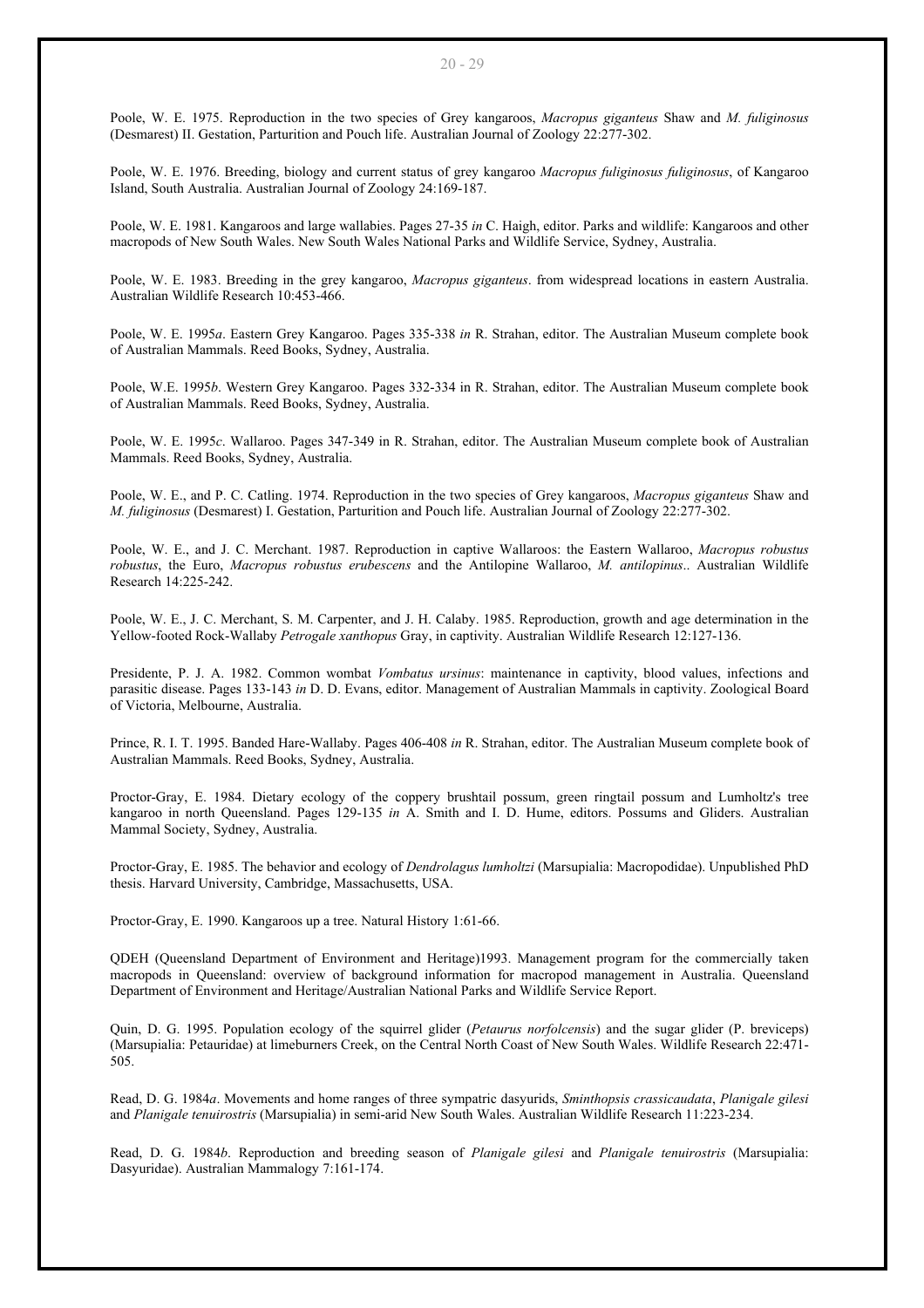Read, D. G. 1987. A comparison of growth rates in dependent juveniles of *Planigale gilesi* and *Planigale tenuirostris* (Marsupialia: Dasyuridae). Australian Journal of Zoology 35:161-172.

Read, D. 1995*a*. Gile's planigale. Pages 107-109 in R. Strahan, editor. The Australian Museum complete book of Australian Mammals. Reed Books, Sydney, Australia.

Read, D. G. 1995*b*. Narrow-nosed planigale. Pages 113-115 in R. Strahan, editor. The Australian Museum complete book of Australian Mammals. Reed Books, Sydney, Australia.

Read, D. G., B. J. Fox, and D. Whitford. 1983. Notes on breeding in *Sminthopsis*. Australian Mammalogy 6:89-92.

Redford, K. H., and J. F. Eisenberg. 1992. Mammals of the Neotropics, the southern cone: Chile, Argentina, Uruguay, Paraguay. University of Chicago Press, Chicago, Illinois, USA.

Redhead, T. D. 1995. Common planigale. Pages 11-112 in R. Strahan, editor. The Australian Museum complete book of Australian Mammals. Reed Books, Sydney, Australia.

Regidor, H. A., and M. Gorostiague. 1996. Reproduction in the white eared opossum (*Didelphis albiventris*) under temperate conditions in Argentina. Studies on Neotropical Fauna and Environment 31:133-136.

Renfree, M. B. 1995. Honey possum. Pages 258-260 in R. Strahan, editor. The Australian Museum complete book of Australian Mammals. Reed Books, Sydney, Australia.

Renfree, M. B., E. M. Russell, and R. D. Wooller. 1984. Reproduction and life history of the honey possum *Tarsipes rostratus*. Pages 427-437 *in* A. Smith and I. D. Hume, editors. Possums and Gliders. Australian Mammal Society, Sydney, Australia.

Ride, D. L. 1970. A guide to the native mammals of Australia. Oxford University Press, Melbourne, Australia.

Robertshaw, J. D., and R. H. Harden. 1985. The ecology of the dingo in north-eastern New South Wales IV. Prey selection by dingoes, and its effect on the major prey species, the swamp wallaby, *Wallabia bicolor* (Desmarest). Australian Wildlife Research 12:163-171.

Robinson, A. C., L. Lim, P. D. Canty, R. B. Jenkins, and C. A. Macdonald. 1994. Studies of the Yellow-footed Rockwallaby, *Petrogale xanthopus* Gray (Marsupialia: Macropodidae). Population studies at Middle Gorge, South Australia. Wildlife Research 474-480.

Rose, R. W. 1989*a*. Reproductive biology of rat-kangaroos. Pages 307-315 in G. Grigg, P. Jarman, and I. Hume, editors. Kangaroos, Wallabies and Rat Kangaroos. Surrey Beatty and Sons, Sydney, Australia.

Rose, R. W. 1989*b*. Comparative growth in macropodoidea with particular reference to *Bettongia gaimardi*. Pages 423-431 in G. Grigg, P. Jarman, and I. Hume, editors. Kangaroos, Wallabies and Rat. Surrey Beatty and Sons, Sydney, Australia.

Rose, R., and K. A. Johnson. 1995. Tasmanian Bettong. Pages 287-288 in R. Strahan, editor. The Australian Museum complete book of Australian Mammals. Reed Books, Sydney, Australia.

Rose, R. W., and D. J. McCartney. 1982. Reproduction of the Red-bellied Pademelon *Thylogale billardierii* (Marsupialia). Wildlife Research 9:27-32.

Rosenthal, M. A. 1972. Observations on the water opossum or yapok, *Chironectes minimus*, in captivity. International Zoo Yearbook 15:4-6.

Rounsevell, D. E., and N. Mooney. 1995. Thylacine. Pages 164-165 *in* R. Strahan, editor. The Australian Museum complete book of Australian Mammals. Reed Books, Sydney, Australia.

Rudd, R. L., and G. L. Stevens. 1996. Density and biomass comparisons of small mammal populations in Papua New Guinean and Malaysian montane wet forests. Wasmann Journal of Biology 51:1-8.

Runcie, M. J. 1999. Movements, dens and feeding behaviour of the tropical scaly-tailed possum (*Wyulda squamicaudata*). Wildlife Research 26:367-373.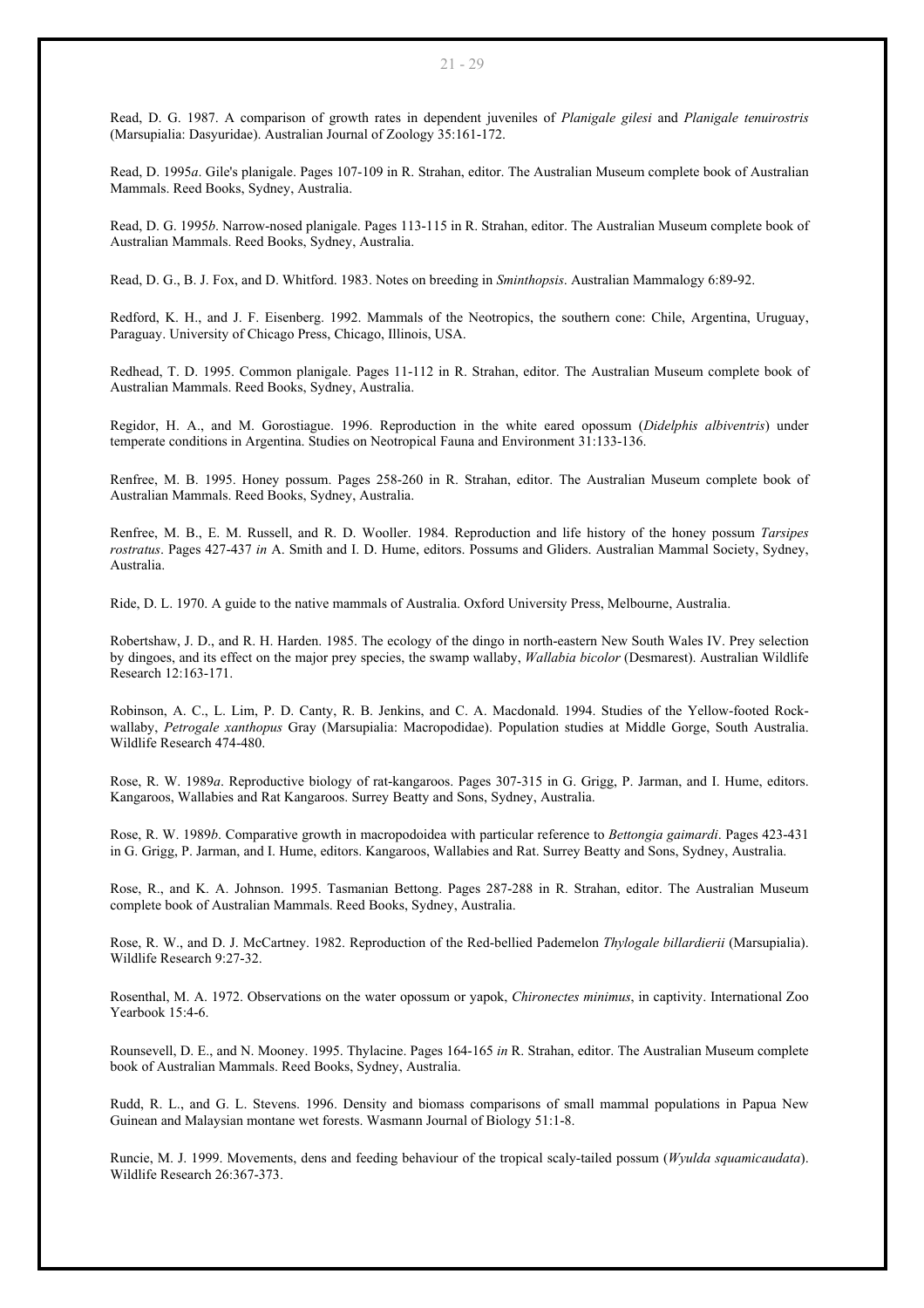Russell, E. M. 1982. Parental investment and desertion of young in marsupials. American Naturalist 119:744-748.

Russell, R. 1984. Social behaviour of the yellow-bellied glider, *Petaurus australis reginae*. in North Queensland. Pages 343- 353 in A. Smith and I. D. Hume, editors. Possums and Gliders. Australian Mammal Society, Sydney, Australia.

Russell, E. M. 1989. Maternal behaviour in the Macropodoidea. Pages 549-569 in G. Grigg, P. Jarman, andI. Hume, editors. Kangaroos, Wallabies and Rat Kangaroos. Surrey Beatty and Sons, Sydney, Australia.

Russell, E. M., and B. J. Richardson. 1971. Some observations on the breeding, age structure, dispersion and habitat of populations of *Macropus robustus* and *Macropus antilopinus* (Marsupialia). Journal of Zoology London 165:131-142.

Russell, R. 1995. Yellow-bellied glider. Pages 227-228 *in* R. Strahan, editor. The Australian Museum complete book of Australian Mammals. Reed Books, Sydney, Australia.

Sadler, L. M., and S. Ward. 1999. Coalitions in male sugar gliders: are they natural?. Journal of Zoology 248:91-96.

Sampson, J. C. 1971. The biology of *Bettongia penicillata* (Gray 1837). Unpublished PhD thesis. University of Western Australia.

Sanson, G. D. 1995. Narbalek. Pages 371-372 *in* R. Strahan, editor. The Australian Museum complete book of Australian Mammals. Reed Books, Sydney, Australia.

Sanson, G. D., J. E. Nelson, and P. Fell. 1985. Ecology of *Peradorcas concinna* in Arnhem land in a wet and dry season.. Proceedings of the Ecological Society of Australia 13:69-72.

Santori, R. T., D. A. De Moraes, and R. Cerqueira. 1996. Diet composition of *Metachirus nudicaudatus* and *Didelphis aurita* (Marsupialia: Didelphoidea) in southeastern Brazil. Mammalia 60:307-311.

Scarff, F. R., S. G. Rhind, and J. S. Bradley. 1998. Diet and foraging behaviour of brush-tailed phascogales (*Phascogale tapoatafa*) in the jarrah forest of south-western Australia. Wildlife Research 25:511-526.

Scarlett, G., and P. A. Wooller. 1980. The honey possum, *Tarsipes rostratus* (Marsupialia: Tarsipedidae), a non-seasonal breeder? Australian Mammalogy 3:97-103.

Schmitt, L. H., A. J. Bradley, C. M. Kemper, W. F. Humphreys, and R. A. How. 1989. Ecology and physiology of the northern quoll, *Dasyurus hallacatus* (Marsupialia, Dasyuridae) at Mitchell Plateau, Kimberley, Western Australia. Journal of Zoology London 217:539-588.

Scotts, D., and J. H. Seebeck. 1989. Ecology of *Potorous longipes* (Marsupialia:Potoroidae) and preliminary recommendations for management of its habitat in Victoria. Technical Report no. 62, Arthur Rylah Institute for Environmental Research, Department of Conservation, Forests and Lands, Heidelberg Victoria.

Seebeck, J. H. 1979. Status of the barred bandicoot, *Perameles gunnii* in Victoria, with a note on husbandry of a captive colony. Australian Wildlife Research 6:255-264.

Seebeck, J. H. 1992. Breeding, growth and development of captive *Potorous longipes* (Marsupialia: Potoroidae); and a comparison with P. tridactylus.. Australian Mammalogy 15:37-45.

Seebeck, J. H. 1995*a*. Eastern barred bandicoot. Pages 182-183 *in* R. Strahan, editor. The Australian Museum complete book of Australian Mammals. Reed Books, Sydney, Australia.

Seebeck, J. H. 1995*b*. Long-footed Potoroo. Pages 298-299 *in* R. Strahan, editor. The Australian Museum complete book of Australian Mammals. Reed Books, Sydney, Australia.

Seebeck, J. H., A. F. Bennett, and D. J. Scott. 1989. Ecology of the potoroidae- a review. Pages 67-88 in G. Grigg, P. Jarman, andI. Hume, editors. Kangaroos, wallabies and rat kangaroos. Surrey Beatty and Sons, Sydney, Australia.

Seebeck, J. H., R. M. Warneke, and B. J. Baxter. 1984. Diet of the bobuck, *Trichosurus caninus* (Marsupialia: Phalangeridae) in a mountain forest in Victoria. Pages 145-154 in A. Smith and I. D. Hume, editors. Possums and gliders. Surrey Beatty and Sons, Canberra, Australia.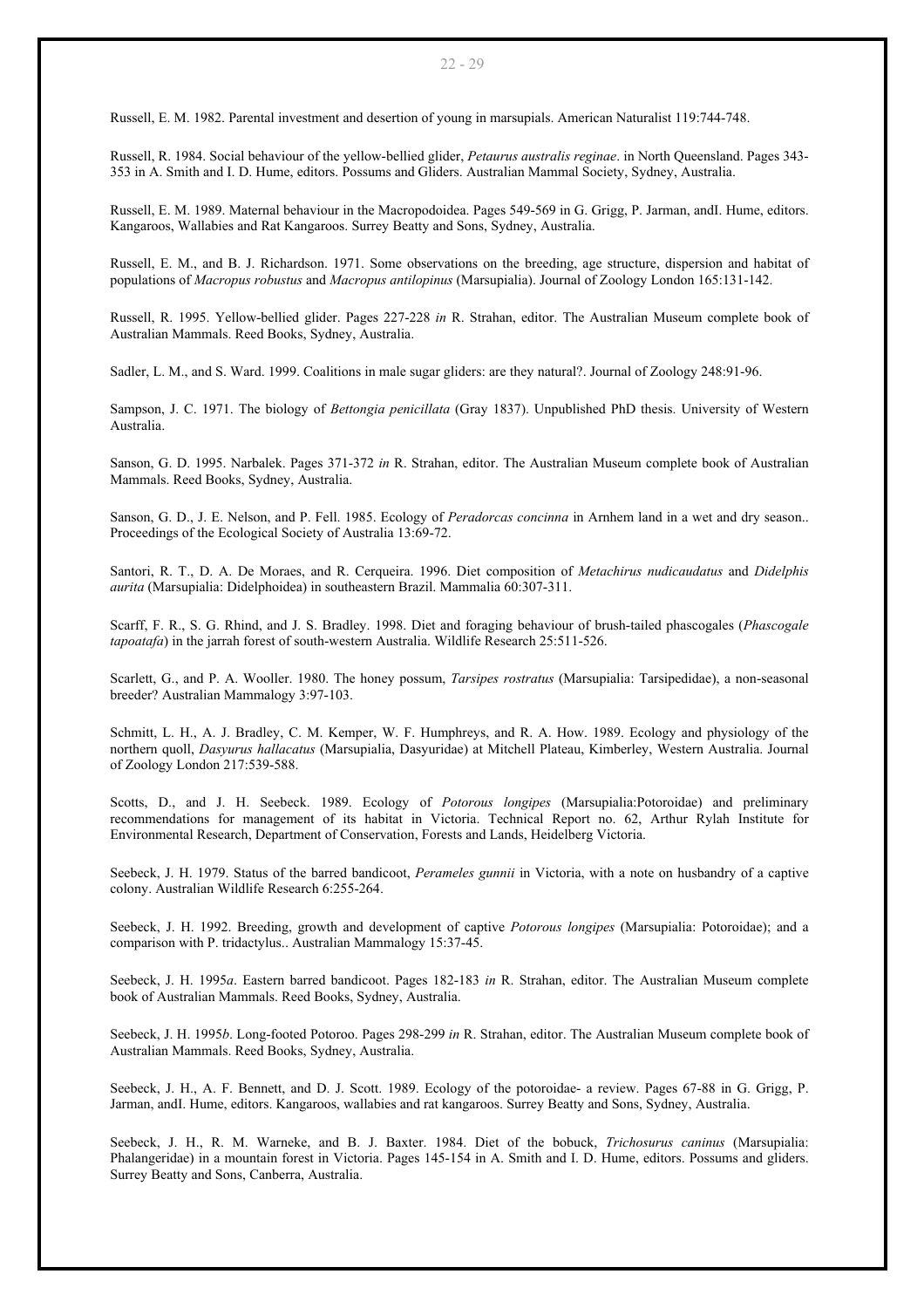Selwood, L. 1980. A timetable of embryonic development of the dasyurid marsupial *Antechinus stuartii* (Macleay). Australian Journal of Zoology 28:649-668.

Serena, M., and T. R. Soderquist. 1988. Growth and development of pouch young of wild and captive *Dasyurus geoffroii*  (Marsupialia: Dasyuridae). Australian Journal of Zoology 36:533-543.

Serena, M., and T. R. Soderquist. 1989*a*. Spatial organisation of a riparian population of the carnivorous marsupial. *Dasyurus geoffroii* Journal of Zoology 219:373-383.

Serena, M., and T. R. Soderquist. 1989*b*. Nursey dens of *Dasyurus geoffroii* (Marsupialia: Dasyuridae) with notes on nest building behaviour. Australian Mammalogy 12:35-36.

Serena, M., and T. Soderquist. 1995. Western quoll. Pages 62-64 *in* R. Strahan, editor. The Australian Museum complete book of Australian Mammals. Reed Books, Sydney, Australia.

Serena, M., L. Bell, and R. J. Booth. 1996. Reproductive behaviour of the Long-footed potoroo (*Potorous longipes*) in captivity, with an estimate of gestation length. Australian Mammalogy 19:57-61.

Settle, G. A. 1978. The quididity of tiger quolls. Australian Natural History 19:164-169.

Sharman, G. B. 1955. Studies on marsupial reproduction III. Normal and delayed pregnancy in *Setonix brachyurus.* CSIRO Wildlife Research 9:20-49.

Sharman, G. B., and J. H. Calaby. 1964. Reproductive behaviour in the Red Kangaroo, *Megaleia rufa* in captivity. CSIRO Wildlife Research 9:58-85.

Sharman, G. B., and P. E. Pilton. 1963. The life history and reproduction of the red kangaroo (Megaleia rufa). Pages 29-49.

Sharman, G. B., H. J. Frith, and J. H. Calaby. 1964. Growth of the pouch young, tooth eruption, and age determination in the Red Kangaroo, *Megaleia rufa.* CSIRO Wildlife Research 9:20-49.

Sharman, G. B., G. M. Maynes, M. D. B. Eldridge, and R. L. Close. 1995*a*. Proserpine Rock-Wallaby. Pages 386-387 *in* R. Strahan, editor. The Australian Museum complete book of Australian Mammals. Reed Books, Sydney, Australia.

Sharman, G. B., G. M. Maynes, M. D. B. Eldridge, and R. L. Close. 1995*b*. Yellow-Footed Rock-Wallaby. Pages 391-393 *in* R. Strahan, editor. The Australian Museum complete book of Australian Mammals. Reed Books, Sydney, Australia.

Sharman, G. B., G. M. Maynes, M. D. B. Eldridge, and R. L. Close. 1995*c*. Short-Eared Rock-Wallaby. Pages 367-368 *in* R. Strahan, editor. The Australian Museum complete book of Australian Mammals. Reed Books, Sydney, Australia.

Shield, J. 1968. Reproduction of the quokka, *Setonix brachyurus* in captivity. Journal of Zoology London 155:427-444.

Shoemaker, A. H., and J. M. Croxton. 1982. Husbandry and reproduction of the ground cuscus *Phalanger gymnotis* in captivity. International Zoo Yearbook 22:176-180.

Short, J. 1989. The diet of the brush-tailed rock wallaby in New South Wales. Australian Wildlife Research 16:11-18.

Short, J., and B. Turner. 1992. The distribution and abundance of the banded and rufous hare-wallabies, *Lagostrophus fasciatus* and *Lagorchestes hirsutus*. Biological Conservation 60:157-166.

Short, J., and B. Turner. 1993. The distribution and abundance of the burrowing bettong (Marsupialia: Macropodoidea). Wildlife Research 20:525-534.

Short, J., and B. Turner. 1999. Ecology of burrowing bettongs, *Bettongia lesueur* (Marsupialia: Potoroidae), on Dorre and Bernier Islands, Western Australia. Wildlife Research 26:651-669.

Short, J., B. Turner, C. Major, and J. Leone. 1997. The fluctuating abundance of endangered mammals on Bernier and Dorre Islands, Western Australia: Conservation implications. Australian Mammalogy 20:53-61.

Short, J, J. D. Richards, and B. Turner. 1998. Ecology of the western barred bandicoot, *Perameles bougainville* (Marsupialia: Potoroidae), on Dorre and Bernier islands, Western Australia. Wildlife Research 25:567-586.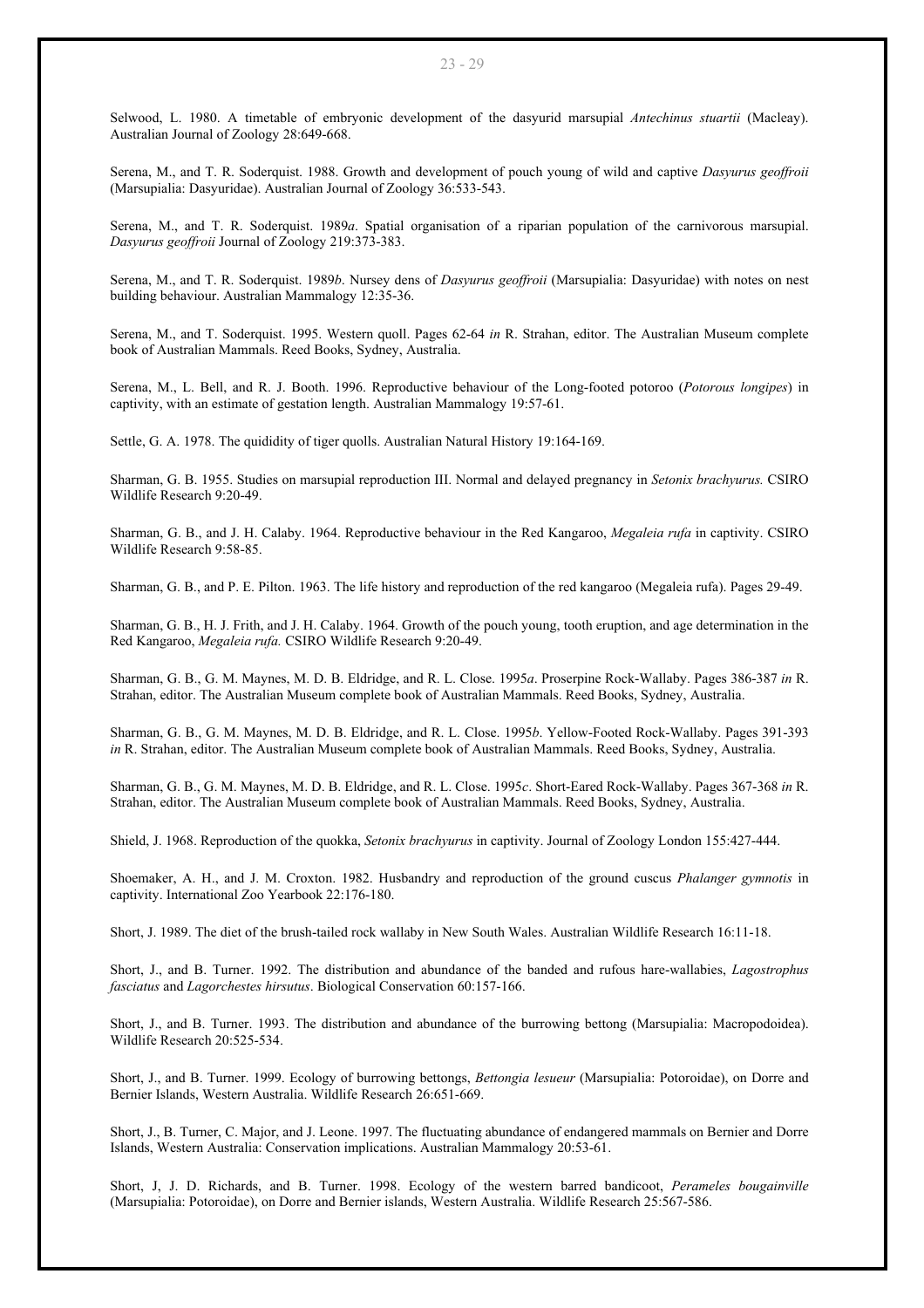Silva, M., and J. A. Downing. 1995. CRC handbook of mammalian body masses. CRC Press, New York, New York, USA.

Slater, G. 1997. Longevity of the yellow-bellied glider *Petaurus australis*. Victorian Naturalist 114: 241.

Smith, A. P. 1984*a*. Diet of Leadbeaters possum. Australian Wildlife Research 11:265-273.

Smith, A. P. 1995*a*. Leadbeater's possum. Pages 224-226 *in* R. Strahan, editor. The Australian Museum complete book of Australian Mammals. Reed Books, Sydney, Australia.

Smith, A. P. 1995*b*. The natural history of the Leadbeaters possum. Pages 1-8 *in* P. O. Myroniuk, editor. Leadbeaters possum international studbook. Zoological board of Victoria, Victoria, Australia.

Smith, G. C. 1984*b*. The biology of the yellow-footed antechinus, *Antechinus flavipes* (Marsupialia: Dasyuridae), in a swamp forest on Kinalsa Island, Cooloola, Queensland. Australian Wildlife Research 11:465-480.

Smith, M. J. 1971. Breeding the sugar glider in captivity, and growth of pouch young. International Zoo Yearbook 11:26-28.

Smith, M. J. 1979*a*. Notes on reproduction and growth in the koala, *Phascolarctos cinereus* (Goldfuss). Australian Wildlife Research 6:5-12.

Smith, M. J. 1979*b*. Observations of the growth of *Petaurus breviceps* and *P. Norfolcensis* (Petauridae: Marsupialia) in captivity. Australian Wildlife Research 6:141-150.

Smith, M. J. 1989. Release of embryonic diapause in the brush-tailed bettong *Bettongia penicillata*. Pages 317-321 *in* G. Grigg, P. Jarman, and I. Hume, editors. Kangaroos, wallabies and rat. Surrey Beatty and Sons, Sydney, Australia.

Smith, M. J. 1995*c*. Desert Rat-kangaroo. Pages 296-297 *in* R. Strahan, editor. The Australian Museum complete book of Australian Mammals. Reed Books, Sydney, Australia.

Smith, M. J. 1995*d*. Western Pygmy-Possum. Pages 213-214 *in* R. Strahan, editor. The Australian Museum complete book of Australian Mammals. Reed Books, Sydney, Australia..

Smith, M. J. 1998. Establishment of a captive colony of *Bettongia tropica* (Marsupialia: Potoroidae) by cross-fostering and observations on reproduction. Journal of Zoology 244:43-50.

Smith, M. J., and L. Hinds. 1995. Tammar Wallaby. Pages 329-331 *in* R. Strahan editor. The Australian Museum complete book of Australian Mammals. Reed Books, Sydney, Australia.

Smith, R F. C. 1969. Studies on the marsupial glider *Schoinobates volans* (Kerr) I. Reproduction. Australian Journal of Zoology 17:625-636.

Soderquist, T. 1995*a*. Brush-tailed phascogale. Pages 104-106 *in* R. Strahan, editor. The Australian Museum complete book of Australian Mammals. Reed Books, Sydney, Australia.

Soderquist, T. R. 1995*b*. The ontogeny of sexual dimorphism in size among polytocous mammals: tests of two carnivorous marsupials. Journal of Mammalogy.

Soderquist, T. R., and M. Serena. 1990. Occurrence and outcome of polyoestry in wild western quolls *Dasyurus geoffroii* (Marsupialia: Dasyuridae). Australian Mammalogy 13:205-208.

Soderquist, T. R., and L. Ealey. 1994. Social interactions and mating strategies of a solitary carnivorous marsupial, *Phascogale tapoatafa*, in the wild. Wildlife Research 21:527-542.

Soderquist, T. R., and M. Serena. 1994. Dietary niche of the western quoll, *Dasyurus geoffroii*, in the Jarrah forest of Western Australia. Australian Mammalogy 17:133-136.

Southgate, R. I. 1990. Habitats and diet of the greater Bilby, *Macrotis lagotis*. Pages 303-309 *in* J. H. Seebeck, P. R. Brown, R. L. Wallis, and C. M. Kemper, editors. Reid (Marsupialia: Peramelidae) Bandicoots and bilbies. Surrey Beatty and Sons, Sydney, Australia.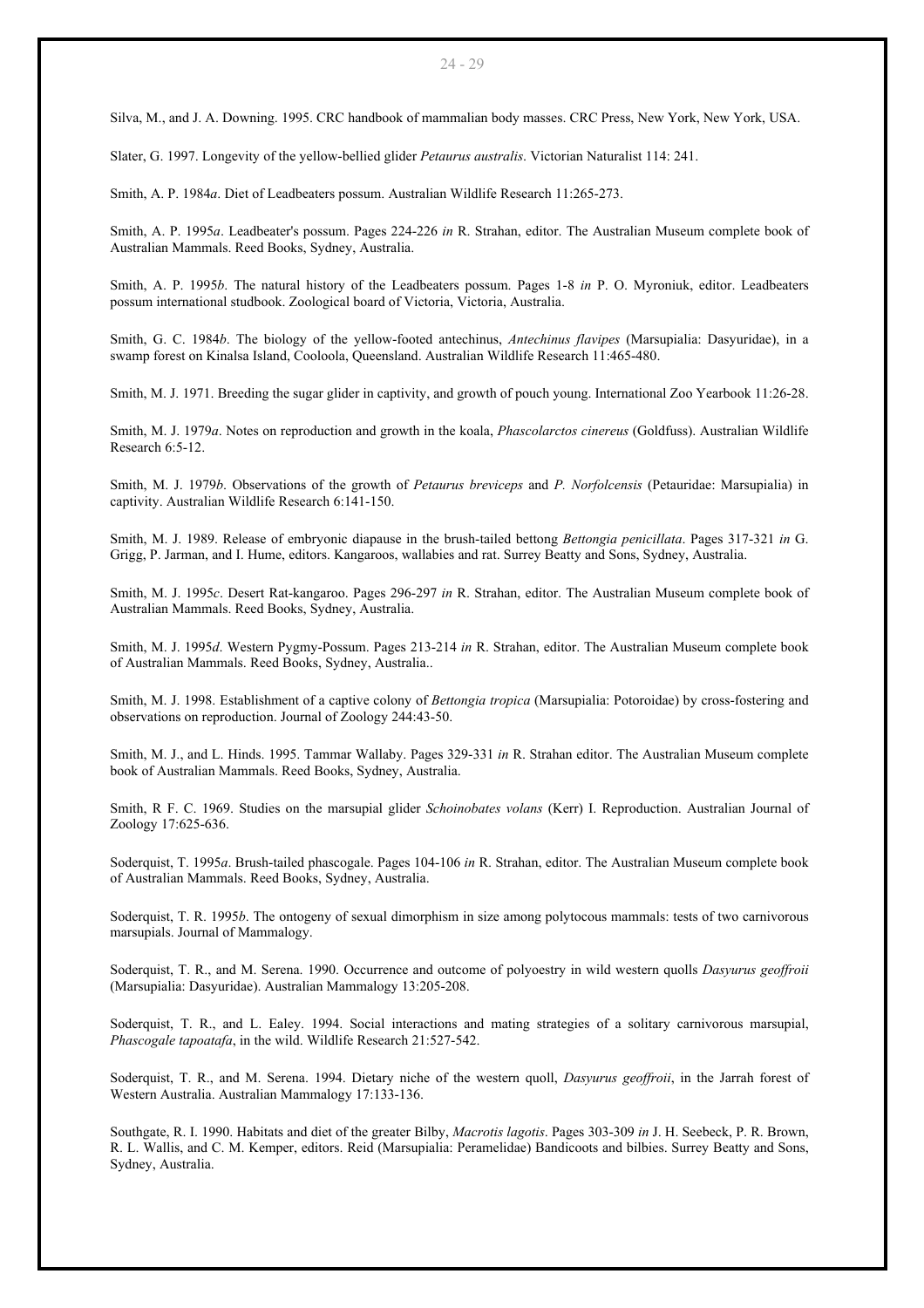Southgate, R. I, C. Palmer, M. Adams, P. Masters, B. Triggs, and J. Woinarski. 1996. Population and habitat characteristics of the golden bandicoot (*Isoodon auratus*) on Marchinbar Island, Northern Territory. Wildlife Research 23:647-664.

Southwell, C. J. 1976. Behaviour and social organisation of three species of macropods at Diamond Flat, New South Wales. Unpublished Honours thesis. University of New England.

Southwell, C. J. 1984. Variability in grouping in the eastern grey kangaroo, *Macropus giganteus* I. Group density and group size. Wildlife Research 11:423-435.

Southwell, C. J., and M. Fletcher. 1988. Abundance and harvesting of whiptail wallabies in south-east Queensland. Queensland National Parks and Wildlife Service Report (Unpublished).

Southwell, C. J., and M. Fletcher. 1990. The use of roads and tracks as transect routes for. surveying the abundance of whiptail wallabies *Macropus parryi* (Marsupialia: Macropodidae). Australian Mammalogy 13:223-226.

Spencer, P. 1996. Coping with a naturally fragmented environment: a genetic and ecological study of the Allied rockwallaby, *Petrogale assimilis*. Unpublished PhD thesis. James Cook University.

Statham, H. L., and R. H. Harden. 1982. Habitat utilization of *Antechinus stuartii* (Marsupialia) at Petroi, northeastern New South Wales. Pages 165-185 *in* M. Archer, editor. Carnivorous Marsupials. Royal Zoological Society of New South Wales, Mosman, Sydney, New South Wales, Australia.

Stodart, E. 1977. Breeding and behaviour of Australian bandicoots. Pages 179-192 *in* B. Stonehouse and D. Gilmore, editors. The biology of marsupials. University Park Press, London.

Stodart, E. 1995. Long-nosed bandicoot. Pages 184-185 *in* R. Strahan, editor. The Australian Museum complete book of Australian Mammals. Reed Books, Sydney, Australia.

Stoddart, D. M., and R. W. Braithwaite. 1979. A strategy for utilization of regenerating heathland habitat by the brown bandicoot (*Isoodonobesulus*; Marsupialia, Peramelidae). Journal of Animal Ecology 48:165-179.

Storr, G. M. 1964. Studies on marsupial nutrition IV. Diet of the quokka, *Setonix brachyurus* (Quoy and Gaimard), on Rottnest Island, Western Australia. Australian Journal of Biological Sciences 17:469-481.

Streilein, K. E. 1982. Behaviour, ecology and distribution of South American marsupials. Pages 231-250 *in* M. A. Mares and H. H. Genoways, editors. Mammalian biology in South america. Pymatuning Symposia in Ecology volume 6, University of Pittsburgh, Linesville, Pennsylvania, USA.

Stuart-Dick, R. I. S. 1987. Parental investment and rearing schedules in the Eastern Grey Kangaroo. Unpublished PhD. thesis. University of New England.

Suckling, G. C. 1984. Population ecology of the sugar glider, *Petaurus breviceps*, in a system of fragmented habitats. Australian Wildlife Research 11:49-78.

Suckling, G. C. 1995*a*. Squirrel glider. Pages 234-235 *in* R. Strahan, editor. The Australian Museum complete book of Australian Mammals. Reed Books, Sydney, Australia.

Suckling, G. C. 1995*b*. Sugar glider. Pages 229-231 *in* R. Strahan, editor. The Australian Museum complete book of Australian Mammals. Reed Books, Sydney, Australia.

Sunnucks, P., and A. C. Taylor. 1997. Sex of pouch young related to maternal weight in *Macropus eugenii* and *M. parma* (Marsupialia:Macropodidae). Australian Journal of Zoology 45:573-578.

Sunquist, M. E., S. N. Austad, and F. Sunquist. 1987. Movement patterns and home range in the common opossum *Didelphis marsupialis.* Journal of Mammalogy 68:173-176.

Sunquist, M. E., and J. F. Eisenberg. 1993. Reproductive strategies of female *Didelphis*. Bulletin of the Florida Museum of Natural History, Biological Science 36:109-140.

Taplin, L. E. 1980. Some observations on the reproductive biology of *Sminthopsis virginiae* (Tarragon) (Marsupialia: Dasyuridae). Australian Zoologist 20:407-418.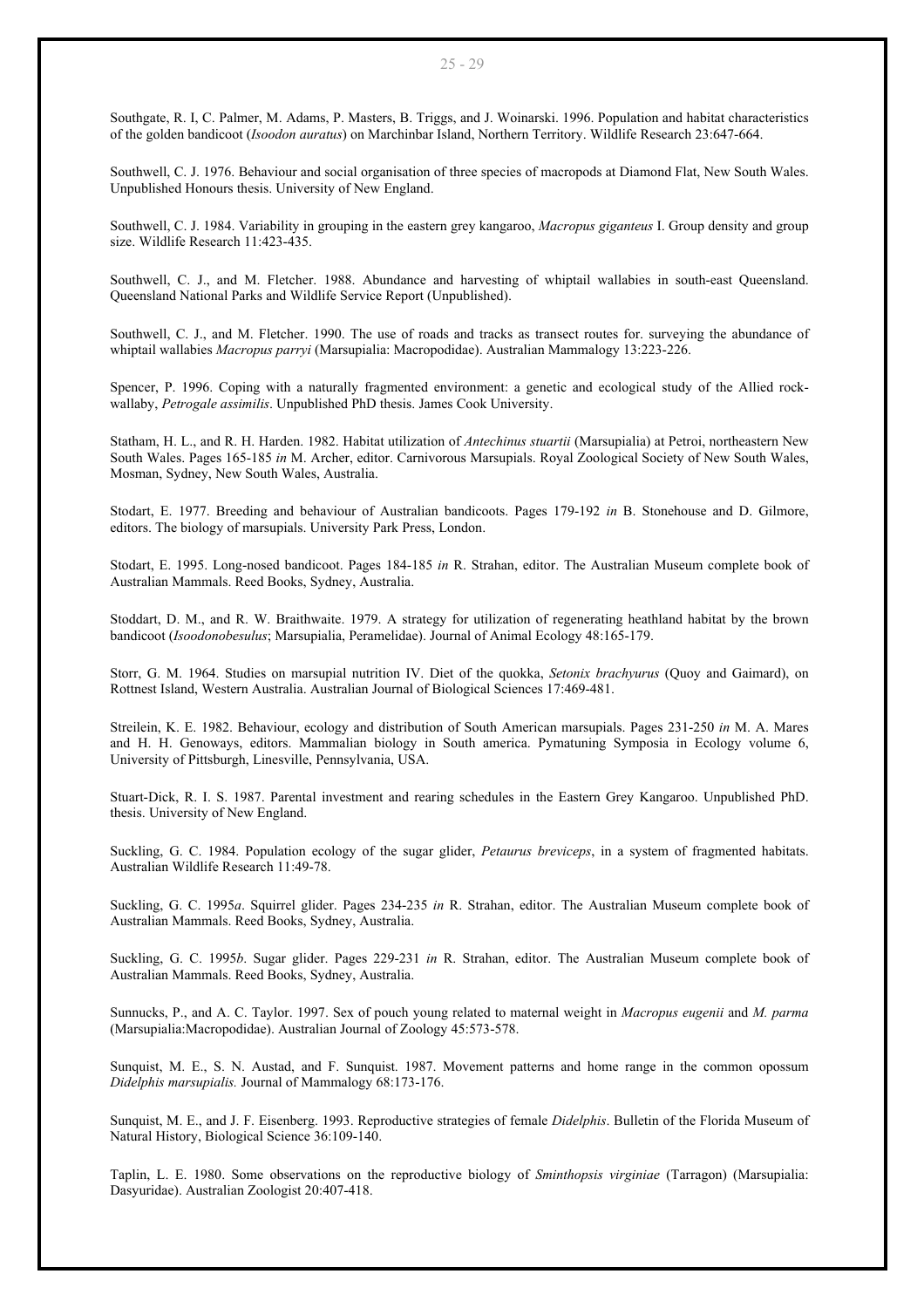Tartowski, S., and J. Stelmann. 1998. Effect of discontinuing culling on the estimated number of southern hairy-nosed wombats Lasiorhinus latifrons. Pages 206-217 *in* R. T. Wells and P. A. Pridmore, editors. Wombats. Chipping Norton, New South Wales: Surrey Beatty and Sons, Sydney, Australia.

Taylor, R. J. 1982. Group size in the eastern grey kangaroo, *Macropus giganteus* and the wallaroo, *Macropus robustus*. Australian Wildlife Research 9:229-237.

Taylor, R. J. 1983. Association of social classes of the Wallaroo, *Macropus robustus* (Marsupialia: Macropodidae). Australian Wildlife Research 10:39-45.

Taylor, R. J. 1992. Seasonal changes in the diet of the Tasmanian bettong (*Bettongia gaimardi*), a mycophagous marsupial. Journal of Mammalogy 73:408-414.

Taylor, R. J. 1993. Home range, nest use and activity of the Tasmanian Bettong, *Bettongia gaimardi*. Wildlife Research 20:87-95.

TNPWS (Tasmanian National Parks and Wildlife Service). 1984. The status and management of Bennett's and Rufous wallaby in Tasmania. Pages 61-79 *in* W. E. Poole, editor. Kangaroo management programmes of the Australian States Canberra: Commonwealth Government.

Traill, B. J., and T. D. Coates. 1993. Field observations of the brush-tailed phascogale *Phascogale tapoatafa* (Marsupialia: Dasyuridae). Australian Mammalogy 16:61-65.

Triggs, B. 1988. The wombat: common wombats in Australia. University of New South Wales Press, Kensington, New South Wales, Australia.

Troy, S., and G. Coulson. 1993. Home range of the Swamp Wallaby. Wildlife Research 21:571-577.

Turner, L. 1977. The birth and development of a grizzled tree-kangaroo.Pages 649-655 in Regional conference of the American Association of Zoological Parks and Aquariums, Wheeling, West Virginia, USA.

Turner, V., and G. M. McKay. 1989. Burramyidae. Pages 652-664 *in* D. W. Walton and B. J. Richardson, editors. Fauna of Australia: Mammalia. Australian Government Publishing Service, Canberra, Australia.

Turner, V., and S. J. Ward. 1995. Eastern pygmy-possum. Pages 217-218 *in* R. Strahan, editor. The Australian Museum complete book of Australian Mammals. Reed Books, Sydney, Australia.

Tyndale-Biscoe, C. H. 1965. The female urogenital system and reproduction of the marsupial *Lagostrophus fasciatus*.. Australian Journal of Zoology 13:225-267.

Tyndale-Biscoe, C. H. 1968. Reproduction and post-natal development in the marsupial *Bettongia lesueur* (Quoy and Gaimard). Australian Journal of Zoology 16:577-602.

Tyndale-Biscoe, C. H. 1984. Reproductive physiology of possums and gliders. Pages 89-106 *in* A. Smith and I. D. Hume, editors. Possums and gliders. Surrey Beatty and Sons, Canberra, Australia.

Tyndale-Biscoe, C. H., and R. F. C. Smith. 1969. Studies on the marsupial glider *Schoinobates volans* (Kerr) II. Population structure and regulatory mechanisms. Journal of Animal Ecology 38:637-649.

Tyndale-Biscoe, C. H., and R. B. Mackenzie. 1976. Reproduction of *Didelphis marsupialis* and *Didelphis albiventris* in Colombia. Journal of Mammalogy 57:71-79.

Tyndale-Biscoe, H., and J. C. Rodger. 1978. Differential transport of spermatozoa into the two sides of the genital tract of a monovular marsupial, the tammar wallaby (*Macropus eugenii*). Journal of Reproduction and Fertility 52:37-43.

Tyndale-Biscoe, H., and M. B. Renfree. 1987. Reproductive physiology of marsupials. Cambridge University Press< Cambridge.

Valente, A. 1995. Kultarr. Pages 121-122 *in* R. Strahan, editor. The Australian Museum complete book of Australian Mammals. Reed Books, Sydney, Australia.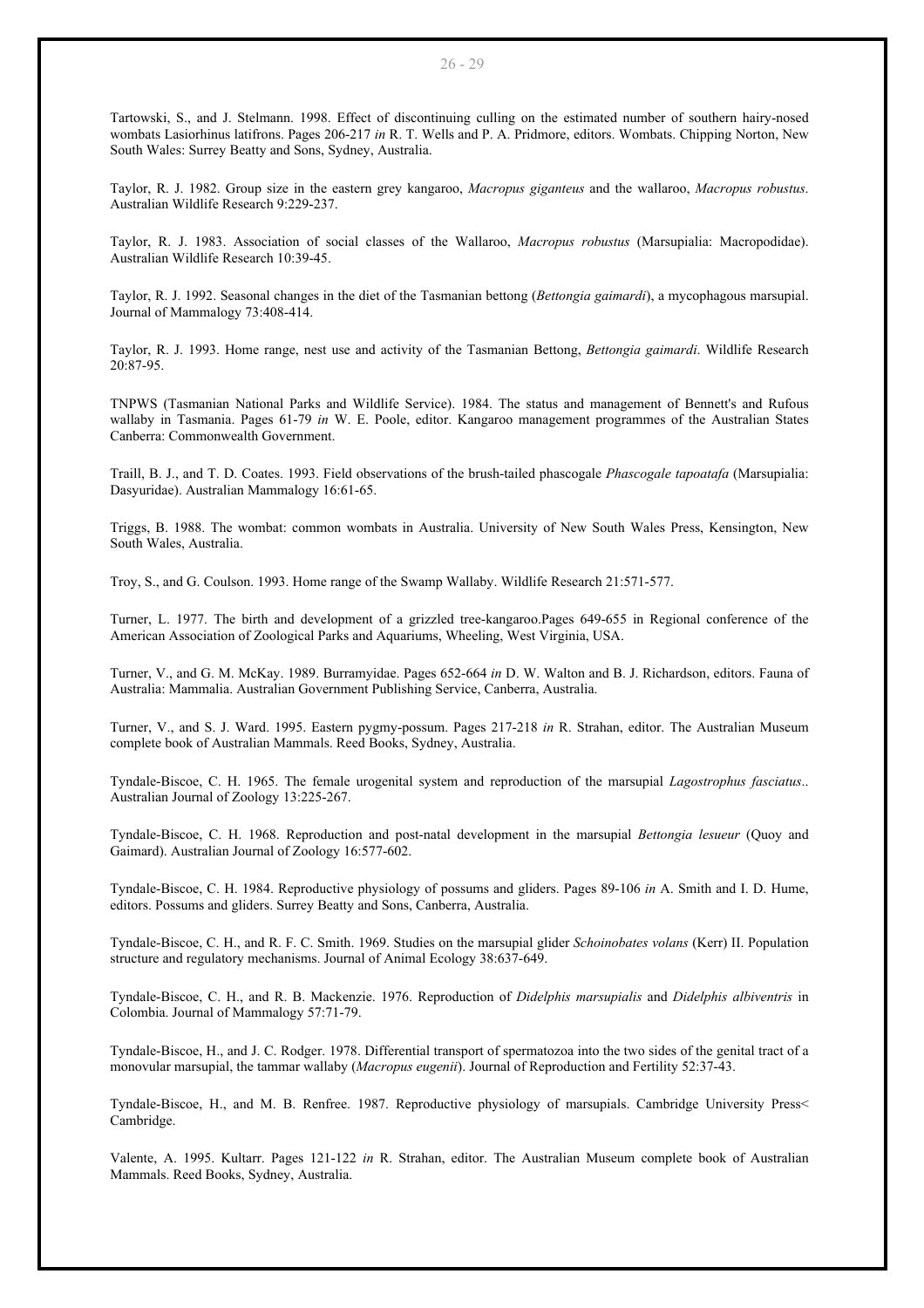Van Dyck, S. 1979*a*. Mating and other aspects of behaviour in wild striped possums. Victorian Naturalist 96:84-85.

Van Dyck, S. 1979*b*. Behaviour in captive individuals of the dasyurid marsupial *Planigale maculata* (Gould 1851). Memoirs of the Queensland Museum 19:223-224.

Van Dyck, S. 1980. The cinnamon antechinus *Antechinus leo* (Marsupialia: Dasyuridae), a new species from the vine forests of Cape York Peninsula. Australian Mammalogy 3:5-18.

Van Dyck, S. 1993. The status and relationships of the Atherton antechinus *Antechinus godmani*. Australian Mammalogy 5:195-210.

Van Dyck, S. 1993. The taxonomy and distribution of *Petaurus gracilis* (Marsupialia: Petauridae), with notes on its ecology and conservation status. Memoirs of the Queensland Museum 33:77-122.

Van Dyck, S. M. 1995*a*. Atherton antechinus. Pages 89-90 *in* R. Strahan, editor. The Australian Museum complete book of Australian Mammals. Reed Books, Sydney, Australia.

Van Dyck, S. M. 1995*b*. Mahogany glider. Pages 232-233 *in* R. Strahan, editor. The Australian Museum complete book of Australian Mammals. Reed Books, Sydney, Australia.

Van Dyck, S. M. 1995*c*. Striped possum. Pages 222-223 *in* R. Strahan, editor. The Australian Museum complete book of Australian Mammals. Reed Books, Sydney, Australia.

Van Dyck, S. M. 1995*d*. Yellow-footed antechinus. Pages 86-88 *in* R. Strahan, editor. The Australian Museum complete book of Australian Mammals. Reed Books, Sydney, Australia.

Van Dyck, S. M. 1995*e*. Long-tailed Planigale. Pages 110-111 *in* R. Strahan, editor. The Australian Museum complete book of Australian Mammals. Reed Books, Sydney, Australia.

Vandeberg, J. L. 1990. The Gray short-tailed oppossum (*Monodelphis domestica*) as a model didelphid species for genetic research. Australian Journal of Zoology 37:235-247.

Vernes, K. 1994. Life on the edge: the ecology of the Red-legged Pademelon *Thylogale stigmatica* (Gould) (Marsupialia:Macropodidae) in fragmented rainforest in the north Queensland wet tropics. Unpublished MSc thesis. James Cook University.

Vernes, K. 1995. The diet of the red-legged pademelon *Thylogale stigmatica* (Gould) (Macropodidae: Marsupialia) in fragmented tropical rainforest, North Queensland, Australia. Mammalia 59:517-525.

Vernes, K., H. Marsh, and J. Winter. 1995. Home range and movement patterns of the Red-legged Pademelon (*Thylogale stigmatica*) in a fragmented tropical rainforest. Wildlife Research 22:699-708.

Wainer, J. W., and B. A. Wilson. 1995. Swamp antechinus. Pages 93-94 *in* R. Strahan, editor. The Australian Museum complete book of Australian Mammals. Reed Books, Sydney, Australia.

Wainer, J. W. 1976. Studies of an island population of *Antechinus minimus* (Marsupialia: Dasyuridae). Australian Zoologist 19:1-7.

Ward, S. J. 1988. Life histories of small diprotodontid marsupials. Unpublished PhD thesis. Monash University.

Ward, S. J. 1990*a*. Life history of the eastern pygmy-possum, *Cercartetus nanus* (Burramyidae: Marsupialia), in southeastern Australia. Australian Journal of Zoology 38:287-304.

Ward, S. J. 1990*b*. Life history of the feathertail glider (Acrobatidae: Marsupialia), in south-eastern Australia. Australian Journal of Zoology 38:503-518.

Ward, S. J. 1990*c*. Reproduction in the western pygmy-possum, *Cercartetus concinnus* (Marsupialia: Burramyidae), with notes on reproduction of some other small possum species. Australian Journal of Zoology 38:423-438.

Ward, S. J. 1992. Life history of little pygmy-possum, *Cercartetus lepidus* (Marsupialia: Burramyidae), in the Big Desert, Victoria. Australian Journal of Zoology 40:43-55.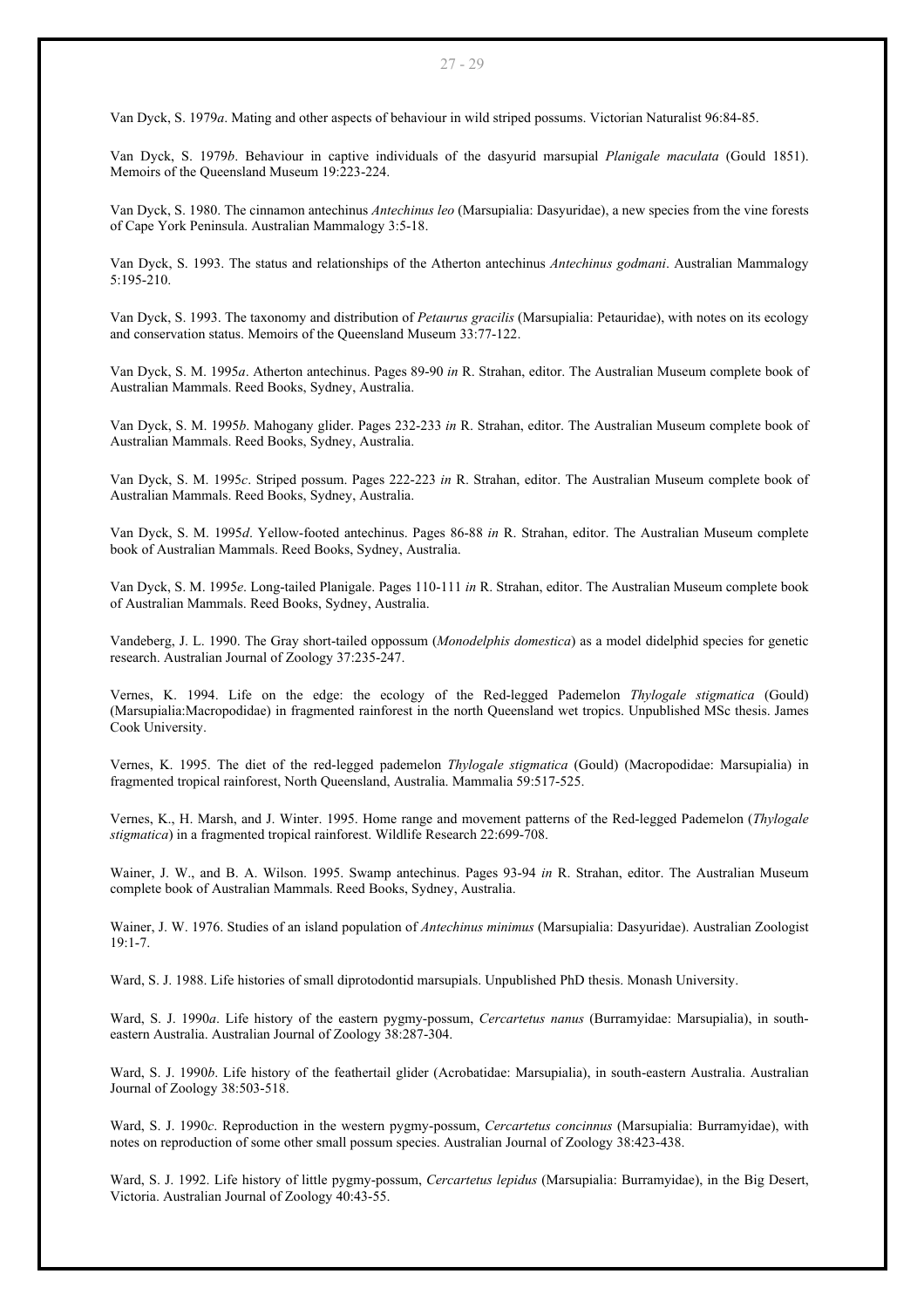Waring, H., G. B. Sharman, D. Lovat, and M. Kahn. 1955. Studies on marsupial reproduction I. General features and techniques. Australian Journal of Zoology 3:34-43.

Watt, A. 1997. Population ecology and reproductive seasonality in three species of *Antechinus* (Marsupialia: Dasyuridae) in the wet tropics of Queensland. Wildlife Research 24:531-547.

Wells, R. T. 1978. Field observations of the hairy-nosed wombat, *Lasiorhinus latifrons* (Owen). Australian Wildlife Research 5:299-303.

Wells, R. T. 1995. Southern-hairy-nosed wombat. Pages 202-203 *in* R. Strahan, editor. The Australian Museum complete book of Australian Mammals. Reed Books, Sydney, Australia.

Williams, R., and A. Williams. 1982. The life cycle of *Antechinus swainsonii.* (Dasyuridae, Marsupialia). Pages 89-95 *in* M. Archer, editor. Carnivorous Marsupials. Royal Zoological Society of New South Wales, Mosman, Sydney, New South Wales, Australia.

Williams, S. C., T. P. Fletcher, and M. B. Renfree. 1998. Puberty in the female tammar wallaby. Biology of Reproduction 58:1117-1122.

Wilson, B. A. 1986. Reproduction in the female dasyurid *Antechinus minimus maritimus* (Marsupialia: Dasyuridae). Australian Journal of Zoology 34:189-198.

Wilson, B. A. 1991. The ecology of *Pseudomys novaehollandiae* (Waterhouse, 1834) in the eastern Otway ranges, Victoria. Wildlife Research 18:233-247.

Winter, J. W., and R. G. Atherton. 1984. Social group size in north Queensland ringtail possums of the genera *Pseudocheirus* and *Hemibelideus*. Pages 311-319 *in* A. Smith and I. D. Hume, editors. Possums and Gliders. Australian Mammal Society, Sydney, Australia.

Winter, J. W., and N. J. Goudberg. 1995*a*. Green ringtail possum. Pages 245-246 *in* R. Strahan editor. The Australian Museum complete book of Australian Mammals. Reed Books, Sydney, Australia.

Winter, J. W., and N. J. Goudberg. 1995*b*. Herbert river ringtail possum. Pages 250-252 *in* R. Strahan, editor. The Australian Museum complete book of Australian Mammals. Reed Books, Sydney, Australia.

Winter, J. W., and N. J. Goudberg. 1995*c*. Lemuroid ringtail possum. Pages 238-239 *in* R. Strahan, editor. The Australian Museum complete book of Australian Mammals. Reed Books, Sydney, Australia.

Winter, J. W., and P. M. Johnson. 1995. Northern bettong. Pages 294-295 *in* R. Strahan, editor. The Australian Museum complete book of Australian Mammals. Reed Books, Sydney, Australia.

Winter, J. W., and L. K-P. Leung. 1995*a*. Common spotted cuscus. Pages 266-268 in R. Strahan, editor. The Australian Museum complete book of Australian Mammals. Reed Books, Sydney, Australia.

Winter, J. W., and L. K-P. Leung. 1995*b*. Southern common cuscus. Pages 268-270 *in* R. Strahan, editor. The Australian Museum complete book of Australian Mammals. Reed Books, Sydney, Australia.

Winter, J. W., and M. Trenerry. 1995. Daintree river ringtail possum. Pages 247-249 *in* R. Strahan, editor. The Australian Museum complete book of Australian Mammals. Reed Books, Sydney, Australia.

Withers, P. C. 1993. Metabolism, water balance and temperature regulation in the golden bandicoot (*Isoodon auratus*). Australian Journal of Zoology 40:523-531.

Wood, D. H. 1970. An ecological study of *Antechinus stuartii* (Marsupialia) in a southeast Queensland rainforest. Australian Journal of Zoology 18:185-207.

Woodside, D. P. 1995. Feathertail glider. Pages 262-264 *in* R. Strahan, editor. The Australian Museum complete book of Australian Mammals. Reed Books, Sydney, Australia.

Wooller, R. D., M. B. Renfree, E. M. Russell, A. Dunning, S. W. Green, and P. Duncan. 1981. A population study of the nectar-feeding marsupial *Tarsipes spencerae* (Marsupialia: Tarsipedidae). Journal of Zoology London 195:267-279.